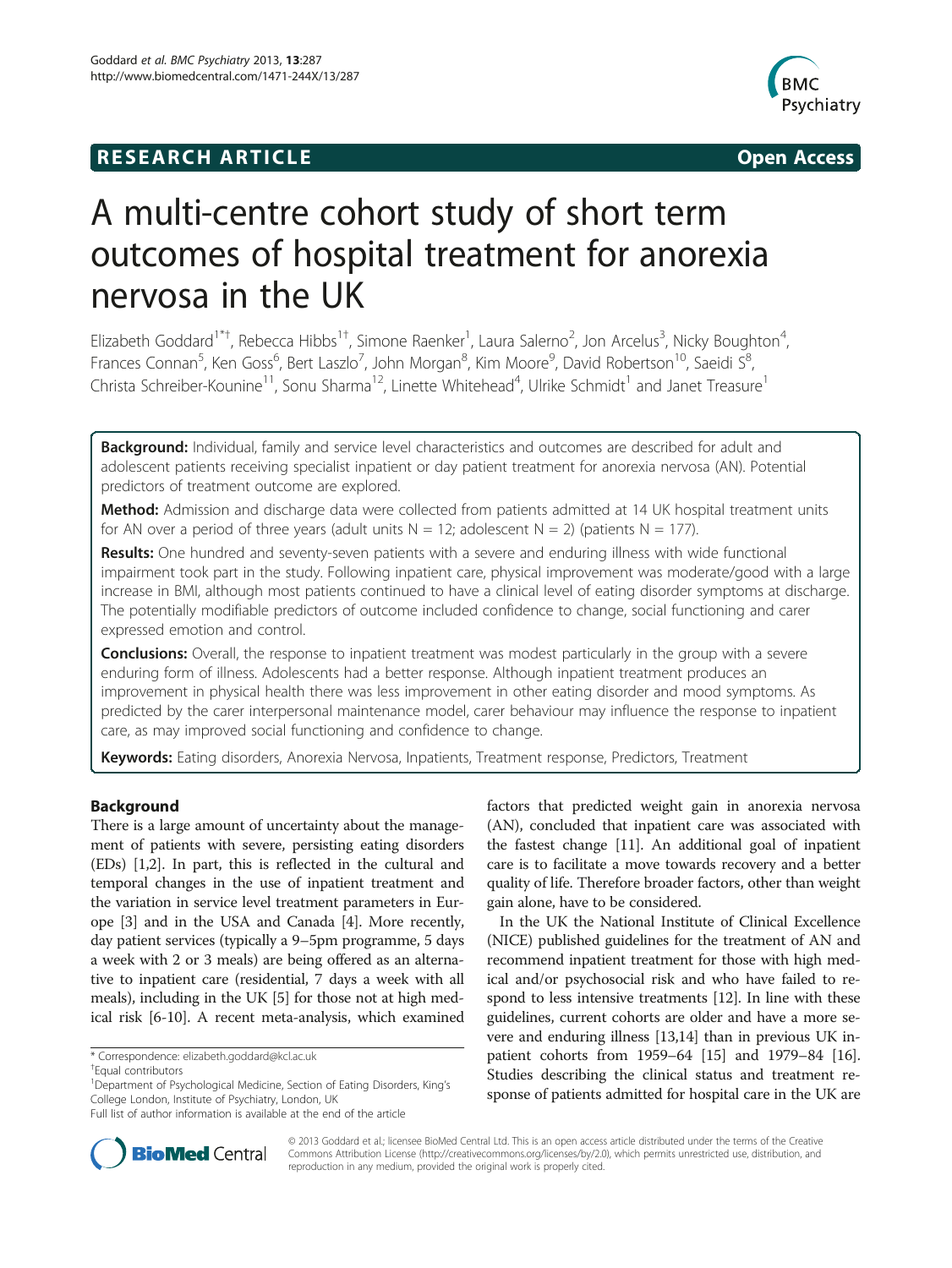usually based on single centre studies and therefore do not capture variation in case mix across sites. Other countries have different service models of care than those outlined in the NICE guidelines, but there is a lack of evidence upon which to base the models of care provision.

The restoration of nutritional health in patients with this degree of severe weight loss takes time and this explains why, compared to other psychiatric disorders, AN has the highest proportion of admissions in the UK with an average length of stay over 90 days (26.8%) and the longest median length of stay (36 days) [[17\]](#page-13-0). This contributes to the high cost of illness [[18](#page-13-0),[19](#page-13-0)]. Furthermore, poor treatment adherence (drop out or failure to meet treatment goals) is a feature of inpatient care [\[20,21](#page-13-0)]. Identifying factors that can be targeted to increase the cost-effectiveness and acceptability of inpatient care has implications for the individual, their family and service providers. The main factors that predict outcome from inpatient care are fixed and include the severity (e.g. BMI) and duration of illness [[5](#page-12-0),[22](#page-13-0)]. However, both intraand inter-personal psychosocial factors can be modified and may influence the response to treatment. For example, individual factors such as motivation to change have been associated with reduced rates of relapse postinpatient care and may be important for engendering change within the hospital setting [\[23](#page-13-0)].

Interpersonal factors form a key component of a theoretical model designed to explain treatment resistance in AN [\[24\]](#page-13-0). For example. in response to the manifestations of AN in the patient, carers exhibit measurable anxiety and depression and it is hypothesised that these symptoms directly and indirectly affect the individual with AN, [\[24,25\]](#page-13-0). Moreover, eating symptoms and distress have been shown to be associated with carer distress, expressed emotion, and psychological control in a model developed using cross sectional data [[26](#page-13-0)]. It is therefore of interest to examine whether these factors have an impact on response to inpatient treatment.

#### The present study

The first aim of this paper is to describe the clinical features of patients admitted to a cross section of UK services for inpatient and day patient care on admission and at discharge. A second aim is to examine whether intra- (ED symptoms, mood, and motivation to change) and interpersonal factors (perceived expressed emotion, control, quality of social relationships) contribute to the response to inpatient care in terms of ED psychopathology. It is our expectation that ED symptoms, low mood and low motivation to change will contribute to a more negative response to inpatient care. Similarly, it is our expectation that high perceived carer expressed emotion and control and low quality of social relationships will contribute negatively to the response to inpatient care.

# Method

# **Participants**

Participants were recruited from a consecutive series of inpatients and day patients admitted to specialist ED hospital services in the UK over a three year period (September 2008 and August 2011). Day patients in this context were patients who required non-residential intensive specialist treatment ( $\geq 4$  days a week). The families of these patients agreed to participate in a randomised controlled trial (RCT) to examine the impact of a guided self-help skills training intervention on the outcomes of carers and the individual with AN post discharge from hospital treatment. However, only patient data are included in this paper. Trial protocol and recruitment procedure are described in more detail in another paper [[27](#page-13-0)]. The inclusion criteria required individuals to be fluent in English, have a primary diagnosis of AN or Eating Disorder Not Otherwise Specified with Anorexic symptoms (diagnosed using clinical interview ICD 10 criteria), and have at least one carer consent to participate in the project. Some hospitals used a step down procedure whereby patients may be gradually moved to a less intensive form of treatment (i.e. from inpatient to day patient) prior to discharge into outpatient services or the community. Patients were considered discharged when they ceased to receive intensive treatment for their ED (that is, inpatient treatment or day patient treatment  $\geq 4$  days a week). Those who were transferred to residential care or day care  $\geq 4$  days a week where they continued to receive specialist and intensive ED treatment were not considered to be discharged; however, those who moved on to more generic supported housing services where they did not receive specialist intensive support were. Patients had to maintain their "discharged" status for a minimum of four weeks to be counted as formally discharged. If they returned to hospital within four weeks, this period was considered part of a continuous hospital admission. Details on whether patients completed the treatment programme or discharged themselves without recommendation by the treatment centre were not available for all sites and are therefore not included.

#### Participating centres

Data from participants of 14 hospitals were included in this paper. Twelve hospitals are adult ED specialist inpatient units and two are adolescent hospital units (one specialist ED and one general psychiatric with ED beds). Four sites recruited inpatients as well as day patients into the study. We wanted to have an ecologically relevant sample representative of current UK practice. Each service followed a different ethos with different practices relating to the transition back to the community. Since the numbers are small, data collected from day patients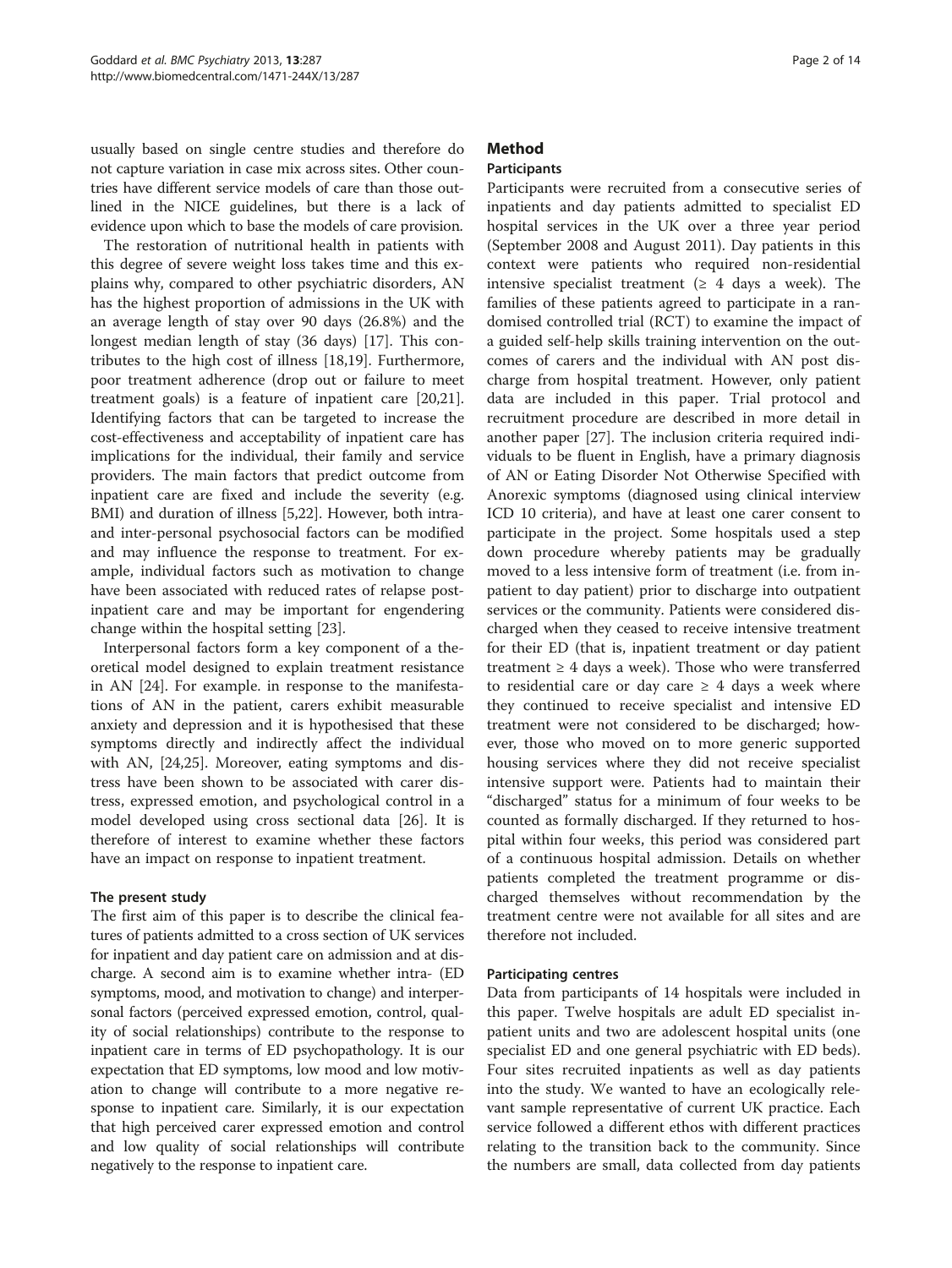are presented together and are not separated by site. All hospitals are NHS operated except one which is private and accepts NHS referrals. More details can be found in a previous paper [[27](#page-13-0)].

#### Ethics and governance

Ethics approval was granted by the Royal Free Hospital Ethics Committee (08/H0720/41) and site-specific ethics and governance approval was granted on all participating sites. This study was adopted by the Mental Health Research Network (MHRN) and Clinical Studies Officers supported the study.

#### Assessment measures

Patients were assessed at admission and after discharge from hospital. Patients completed the first assessment on admission to hospital after providing consent for the study. Patients were not re-contacted by the study team until time of discharge. The hospital notified the treatment team that the patient had been discharged and questionnaires were subsequently sent to the patient at their home.

# Primary outcomes

Body Mass Index (BMI): BMI (weight/height<sup>2</sup>) was obtained from the medical notes for each patient at admission and at discharge. This was available for all patients at admission. It was necessary to use self-reported weight for  $N = 14$  patients (8%) at discharge.

Eating Disorder Examination – Questionnaire (EDEQ): A self-report measure assessing ED symptoms over the previous 28 days [\[28](#page-13-0)]. This instrument has good reliability and validity in ED samples [[29\]](#page-13-0). High scores indicate greater ED psychopathology.

Depression, Anxiety and Stress Scale (DASS): A 21 item self-report measure to assess mood state over the past seven days using a 4-point Likert scale [[30](#page-13-0)]. Total score as a measure of general distress or depression, anxiety and stress subscales can be used. High scores indicate higher symptomatology. This measure has good reliability and validity [\[30,31\]](#page-13-0).

Motivation to change: Patients are asked to rate, on Likert scales measuring 1 (not at all) to 10 (very), their importance and confidence in changing their ED behaviours.

World Health Organization – Quality of Life Questionnaire (brief version) (WHOQOL): Items are rated on a 5-point Likert scale pooled in four domains: physical health, psychological, social relationships and environment. Two single items evaluate the 'Overall Quality of Life' and 'General Health' facet. Good psychometric data have been reported for this scale [\[32\]](#page-13-0). High scores indicate better quality of life.

Levels of Expressed Emotion Scale (LEE): This is a 60 item self-report scale for patients to report on the presence of items representing high or low levels of expressed emotion in their carer using a true/false dichotomy. A total score as well as subscales can be derived [\[33,34](#page-13-0)].

Psychological Control Scale (Youth self-report; PCS): This 8-item questionnaire assesses the level of perceived psychological control displayed by carers (reported for mother and father separately) [[35\]](#page-13-0).

# Statistical analyses

All statistics were carried out using SPSS version 20.0.

Three participants (2 adult inpatients, 1 adolescent inpatient) were censored due to extremely long hospital admissions (duration stay > 132.5 weeks at time of writing). These patients remained in hospital at the time of data analysis and analyses were conducted without their discharge data.

# Sample description and treatment outcomes

Data were split according to service characteristics (adult vs. adolescent, inpatient vs. day patient) to provide a comprehensive description of the sample characteristics. Paired t-tests and McNemar tests were used to examine change over the treatment period within each group. Direct comparisons of change in symptomatology between adult inpatients, adolescent inpatients, and day patients were not made because of the large variation in sample size. Instead, effect sizes are presented for a descriptive comparison of the size of change between groups. Hochberg's improved Bonferroni correction was used to adjust for multiple testing. Cohen's d effect sizes are presented for continuous data to enable comparison across sites. Effect sizes are computed using output from paired t-tests and therefore do not consider non-responders.

#### Predictors of outcome

Data on one or more key variables were missing from N=71 patients and these were excluded from the modeling of predictors which therefore included 107 participants.

The data were explored for fit with the assumptions required for a multivariate analysis. Appropriate transformations were applied to produce variables which were normally distributed. Descriptive statistics (mean, standard deviations, skewness and kurtosis) and Pearson correlation analyses between variables were examined. To examine the degree to which individual and interpersonal variables are linked to ED symptoms at discharge, a two-step sequence of hierarchical regression analyses with the EDEQ at discharge as the criterion variable were conducted. All individual variables (BMI on admission, ED symptoms on admission, patient's distress and confidence to change) were entered in the first block. All interpersonal variables (LEE, social quality of life and perceived psychological control) were entered in the second block.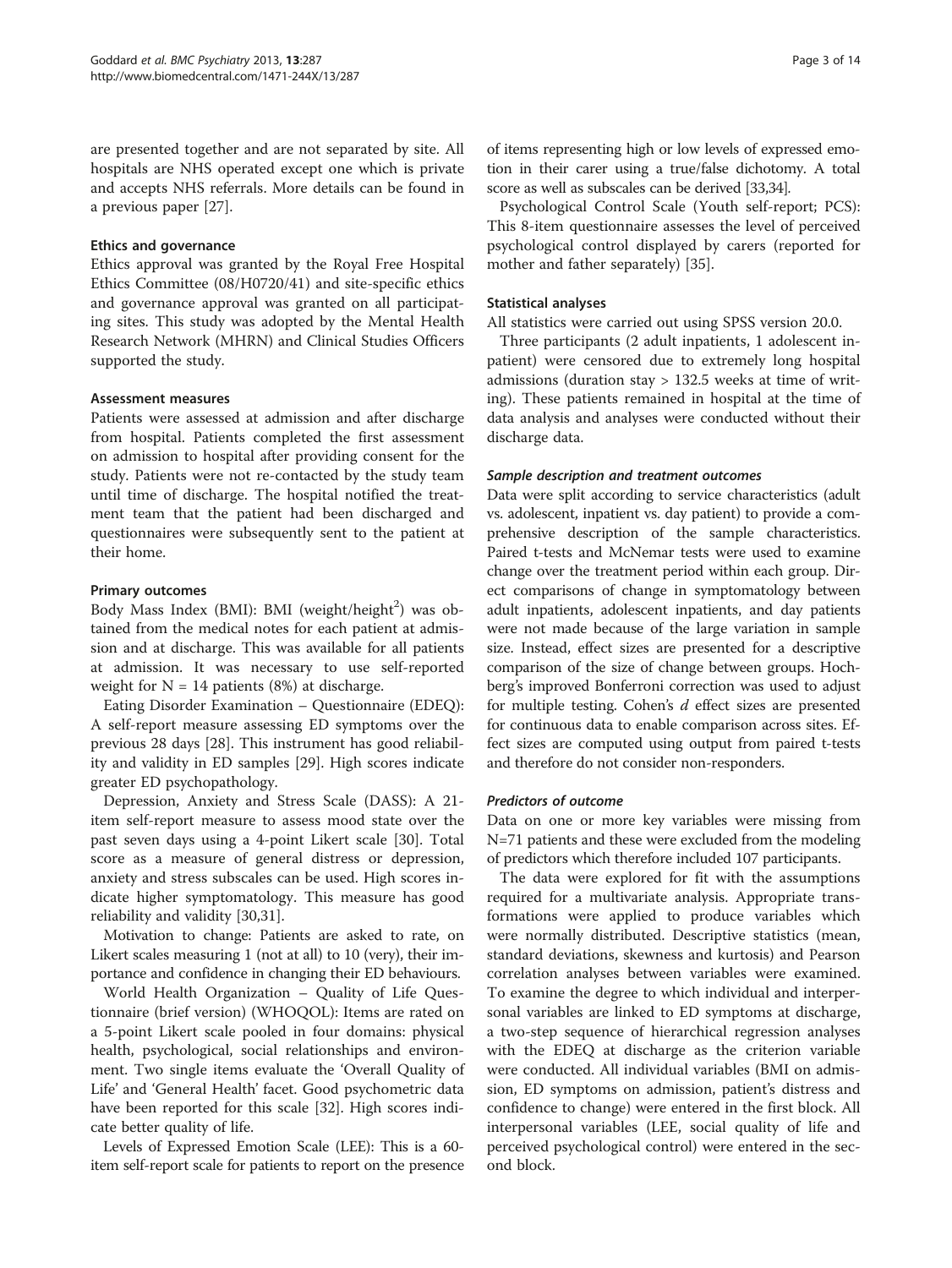# Results

#### Engagement into the study procedure

The consort diagram of the patient and carer flow into the initial phase of the study is shown in Figure 1. In total, 30% of patients who were approached took part in the study. Reasons for not consenting into the study varied but the most common reasons were that patients were discharged prior to consent, didn't have time to take part in research, or lacked a carer. Also, patients were excluded because their carers did not consent to take part in the study.

# Clinical and demographic data

#### Clinical characteristics of patients at admission

Data are presented for inpatients and day patients (adults) and adolescents (inpatients) separately. The baseline

demographic descriptions for the patients are shown in Table [1](#page-4-0). Baseline and discharge clinical data are presented in Table [2](#page-5-0). Please refer to Additional file 1 for admission characteristics of inpatients, presented by site. Table [3](#page-7-0) depicts discharge values and effect sizes for inpatients only by site. There were no significant differences at baseline between those for whom discharge data was available for those for whom data was unavailable.

# The case mix of adult inpatients

Overall, inpatients in adult units (aged 16–62 years) are admitted to hospital with very low BMI. Seventy-nine percent of patients had a BMI  $\leq$  15. Five patients (3%) had a BMI above 17.5 and had been admitted to hospital due to significant and rapid weight loss or extreme binge-purge symptoms. Both the specific ED and more

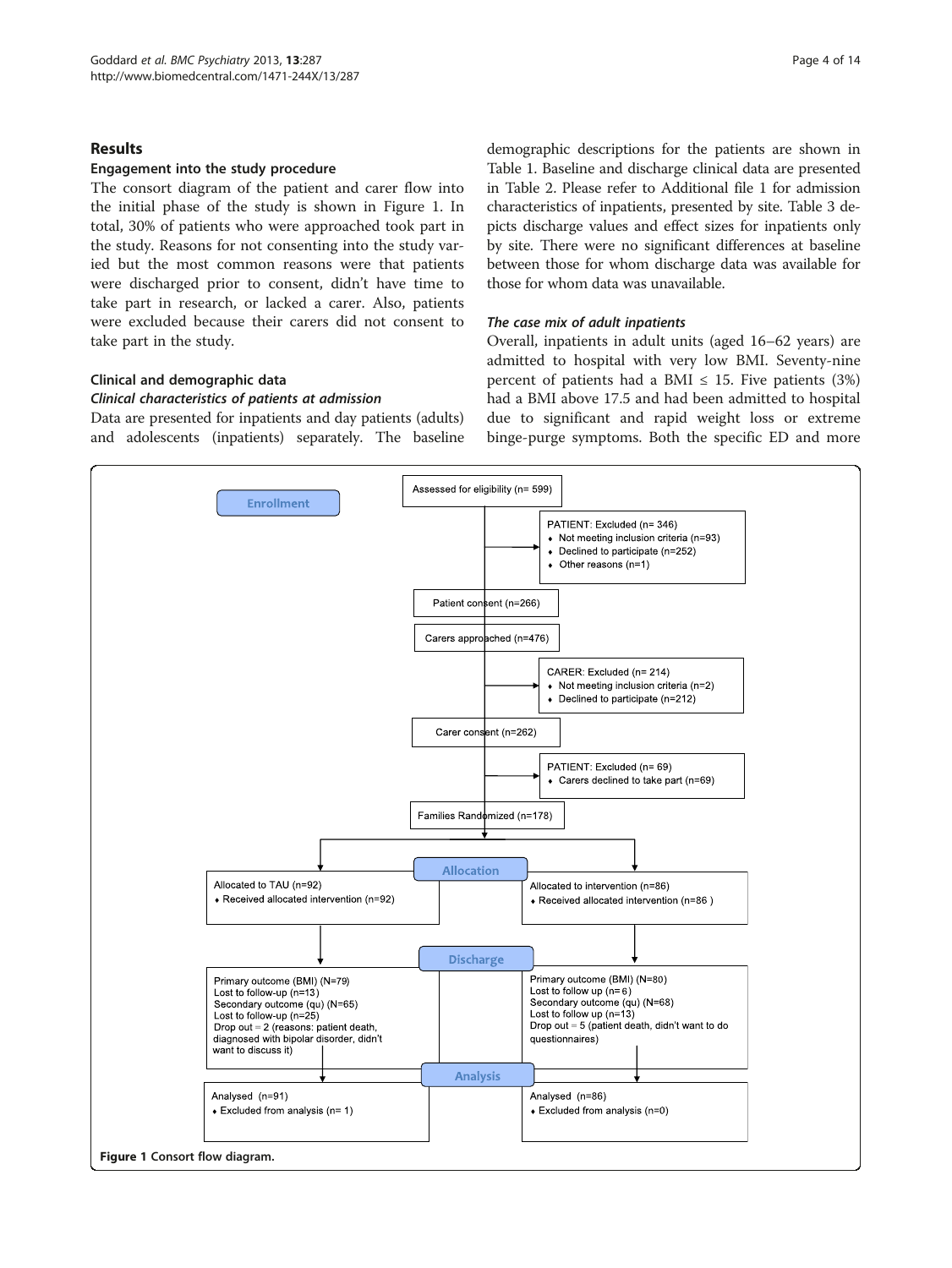<span id="page-4-0"></span>

|  |  | Table 1 Demographic characteristics of patients |  |
|--|--|-------------------------------------------------|--|
|--|--|-------------------------------------------------|--|

|                                           | Adult Inpatients (N=150) | Adult Day patients (N=16) | Adolescent Inpatients (N=11) |
|-------------------------------------------|--------------------------|---------------------------|------------------------------|
|                                           | Frequency (%)            |                           |                              |
| Female: Male                              | 95:5                     | 100:0                     | 91:10                        |
| Ethnicity                                 |                          |                           |                              |
| White (British, Irish, Other)             | 94                       | 69                        | 100                          |
| Asian/Asian British/Mixed                 | 6                        | 31                        | $\circ$                      |
| Marital Status                            |                          |                           |                              |
| Married/Living together/In a relationship | 22                       | 19                        | $\circ$                      |
| Single                                    | 75                       | 75                        | 100                          |
| Divorced/Separated/Widowed                | 3                        | 6                         | $\circ$                      |
| Highest Qualifications                    |                          |                           |                              |
| None                                      | $\overline{4}$           | $\mathbf 0$               | 30                           |
| O-Level/GCSE/A-Level/GNVQ                 | 52                       | 38                        | 60                           |
| Diploma/BTEC                              | 10                       | 6                         | $\circ$                      |
| University degree or higher               | 33                       | 56                        | $\circ$                      |
| Other                                     | 1                        | $\mathbf 0$               | 10                           |
| Employment Status                         |                          |                           |                              |
| Paid employment (full-time : part-time)   | 11:5                     | 0:13                      | 0:0                          |
| Homemaker/Unemployed/Sick/Retired         | 56                       | 62                        | 10                           |
| Student                                   | 27                       | 25                        | 90                           |
| Other                                     | $\mathbf{1}$             | $\mathbf 0$               | $\circ$                      |
| Living Situation                          |                          |                           |                              |
| Living alone                              | 14                       | 19                        | $\circ$                      |
| Living with partner                       | 19                       | 12                        | $\mathbf{0}$                 |
| Living with relatives                     | 54                       | 44                        | 89                           |
| Other (e.g. hostel, flat with friends)    | 13                       | 25                        | 11                           |

general aspects of psychopathology were spread across the total range of the scales but the large majority of patients scored in the severe to extremely severe ranges. Patients scored moderately high on "importance to change" but lower on "confidence to change".

The case mix at admission varied somewhat between services. BMI on admission was slightly lower at 2 sites in particular (7, 9) and participants were slightly older in 3 centres (2, 7, 9). This may reflect their roles as national specialist centres. Patients from almost all centres reported high ED psychopathology and objective bingeing, purging and excessive exercise. Mean levels of depression and anxiety were in the severe range for most sites.

Adult vs Adolescent Adolescents (aged 13–17 years old) tended to have a higher BMI at admission ( $d = -0.6$ ) and reported lower 'importance to change' than adults.

Inpatients vs. day patients Day patients had higher BMI at admission, higher lowest lifetime BMI and fewer

previous admissions than adult inpatients (50% of day patients compared to 70% of inpatients).

Interpersonal factors Perceived expressed emotion (criticism and overprotection and perceived psychological control) was moderately high and similar across groups.

#### Service level information

#### Treatment response

#### Adult inpatients

#### Length of admission

There was considerable individual variation in length of admission (4 – 141.6 weeks). There was large variation in the mean length of admissions between sites (15.8 – 38.1 weeks) where some sites reported twice the length of admissions than others. Thirteen patients (9%) received a stepped care treatment package (inpatient for an average of 24.2 weeks followed by 16.2 weeks day patient care).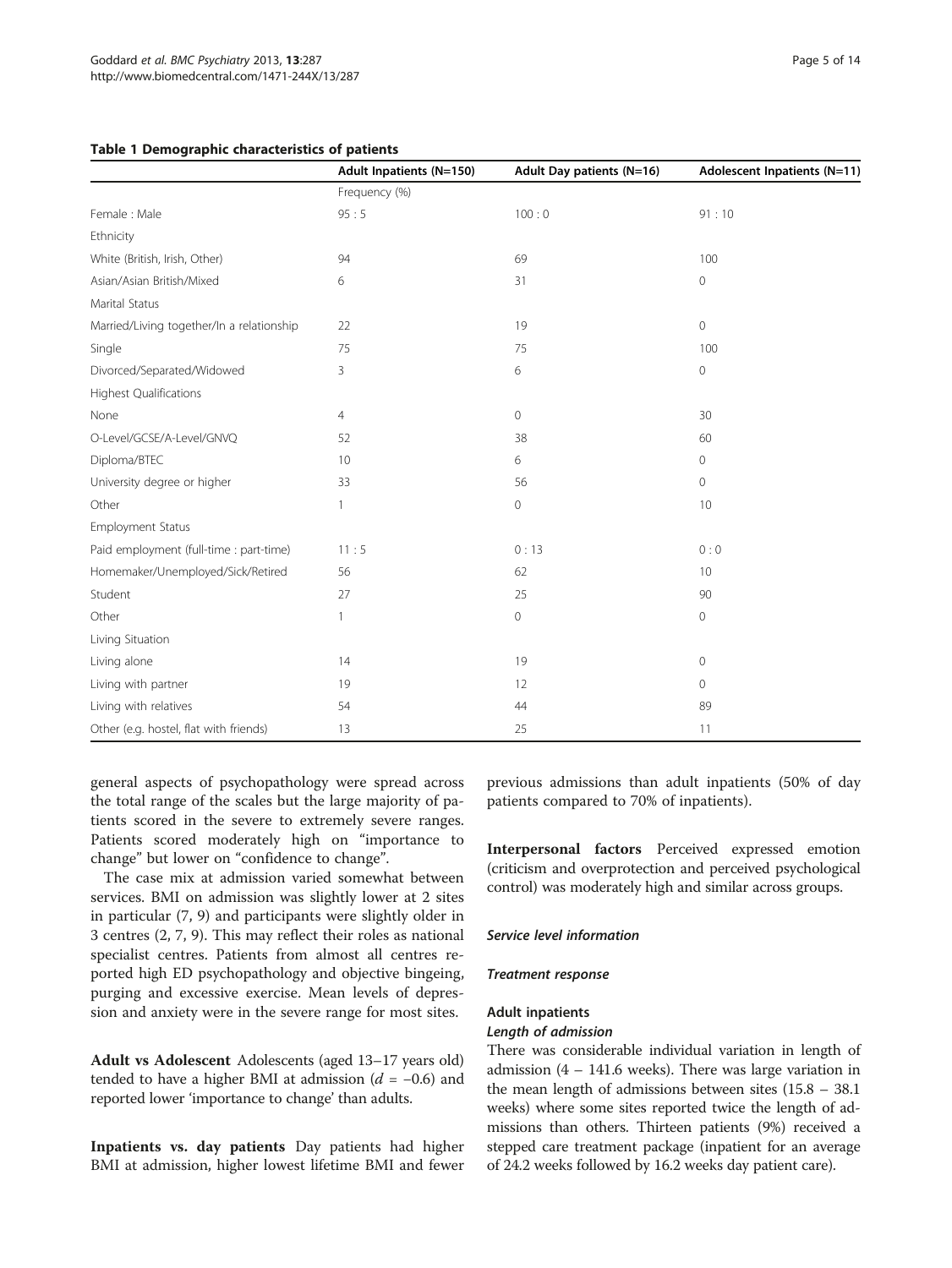|                                             |                                     | <b>INPATIENT: ADULT</b>                      |                        |        |                                    | <b>INPATIENT: ADOLESCENT</b>               |                        | <b>DAYPATIENT: ADULT</b> |                                      |                                             |                        |        |
|---------------------------------------------|-------------------------------------|----------------------------------------------|------------------------|--------|------------------------------------|--------------------------------------------|------------------------|--------------------------|--------------------------------------|---------------------------------------------|------------------------|--------|
|                                             | Mean (SD)<br>Admission<br>$N = 150$ | Mean (SD)<br><b>Discharge</b><br>$(N = 137)$ | <b>Test statistics</b> | ES     | Mean (SD)<br>Admission<br>$N = 11$ | Mean (SD)<br><b>Discharge</b><br>$(N = 7)$ | <b>Test statistics</b> | ES                       | Mean (SD)<br>Admission<br>$(N = 16)$ | Mean (SD)<br><b>Discharge</b><br>$(N = 15)$ | <b>Test statistics</b> | ES     |
| AGE                                         | 26.5 (8.9)                          |                                              |                        |        | 15.2(1.6)                          |                                            |                        |                          | 24.7(5.3)                            |                                             |                        |        |
| AGE ONSET                                   | 16.8(5.6)                           |                                              |                        |        | 13.5(1.4)                          |                                            |                        |                          | 16.1(4.1)                            |                                             |                        |        |
| LENGTH ILL (YEARS)                          | 8.2(8.3)                            |                                              |                        |        | 2.0(1.7)                           |                                            |                        |                          | 7.3(7.0)                             |                                             |                        |        |
| LOWEST BMI                                  | 12.6(1.7)                           |                                              |                        |        | 14.0(2.0)                          |                                            |                        |                          | 14.6 $(1.6)$                         |                                             |                        |        |
| # PREVIOUS ADMISSIONS <sup>a</sup>          | $1.0(0-2.0)$                        |                                              |                        |        | 0.4(0.5)                           |                                            |                        |                          | $0(0-2.0)$                           |                                             |                        |        |
| Treatment                                   |                                     |                                              |                        |        |                                    |                                            |                        |                          |                                      |                                             |                        |        |
| LoS (weeks)                                 |                                     | 26.4 (17.9)                                  |                        |        |                                    | 29.0 (11.9)                                |                        |                          |                                      | 17.8 (10.4)                                 |                        |        |
| Weight gain                                 |                                     |                                              |                        |        |                                    |                                            |                        |                          |                                      |                                             |                        |        |
| BMI                                         | 14.0(1.7)                           | 17.3(2.1)                                    | $-21.4, p < .001$      | 1.7    | 15.0(1.6)                          | 18.5(1.3)                                  | $-5.6, p = .001$       | 3.1                      | 17.3(2.4)                            | 18.5(2.2)                                   | $-2.1, p = .059$       | 0.4    |
| Weight (kgs)                                | 38.3 (6.0)                          | 47.1 (7.5)                                   | $-20.6, p < .001$      | 1.3    | 40.8(6.1)                          | 50.9(5.3)                                  | $-5.6, p = .003$       | 2.1                      | 45.1 (7.4)                           | 48.4 (6.0)                                  | $-2.0, p = .065$       | 0.4    |
| Weekly gain (kg)                            |                                     | 0.4(0.3)                                     |                        |        |                                    | 0.5(0.4)                                   |                        |                          |                                      | 0.1(0.3)                                    |                        |        |
| BMI 6 weeks*                                |                                     | 15.1(1.8)                                    |                        |        |                                    | 15.1(1.1)                                  |                        |                          |                                      | 17.5(2.4)                                   |                        |        |
| 6wk rate of weekly weight *                 |                                     | 0.6(0.5)                                     |                        |        |                                    | 0.2(0.2)                                   |                        |                          |                                      | $-0.2$ (0.4)                                |                        |        |
| Eating psychopathology (0-6) and behaviours |                                     |                                              |                        |        |                                    |                                            |                        |                          |                                      |                                             |                        |        |
| EDE-Q Total                                 | 4.2(1.3)                            | 3.3(1.6)                                     | 6.5, $p < .001$        | $-0.6$ | 4.1 $(1.4)$                        | 3.5(1.0)                                   | 0.3, $p = .778$        | $-0.2$                   | 4.4(1.0)                             | 3.7(1.3)                                    | 2.7, $p = .020$        | $-0.7$ |
| EDE-Q Restraint                             | 3.7(1.8)                            | 2.9(1.9)                                     | 3.7, $p < .001$        | $-0.4$ | 3.7(2.2)                           | 2.7(1.2)                                   | 0.3, $p = .802$        | $-0.2$                   | 3.6(2.0)                             | 3.3(1.4)                                    | 1.4, $p = 186$         | $-0.2$ |
| EDE-Q Eating Concern                        | 3.7(1.3)                            | 2.8(1.5)                                     | 6.3, $p < .001$        | $-0.6$ | 3.6(1.5)                           | 3.0(1.5)                                   | $-0.1, p = .898$       | $-0.1$                   | 4.0(1.1)                             | 3.3(1.4)                                    | 2.3, $p = .041$        | $-0.7$ |
| EDE-Q Shape Concern                         | 5.0(1.2)                            | 4.1(1.8)                                     | 5.9, $p < .001$        | $-0.5$ | 5.2(0.8)                           | 4.8(0.8)                                   | 0.8, $p = .499$        | $-0.3$                   | 5.3(0.9)                             | 4.5(1.5)                                    | 2.8, $p = .016$        | $-0.8$ |
| EDE-Q Weight Concern                        | 4.5 $(1.4)$                         | 3.3(1.7)                                     | 7.2, $p < .001$        | $-0.7$ | 4.1(1.7)                           | 3.7(1.1)                                   | 0.4, $p = .729$        | $-0.3$                   | 4.7(1.1)                             | 3.7(1.4)                                    | 2.9, $p = .012$        | $-0.8$ |
| OBE: Yes                                    | 55 (37%)                            | 37 (31%)                                     | $p = .440$             | $-0.2$ | 3 (38%)                            | 3 (50%)                                    | $p = 1.0$              | 0.3                      | 7(44%)                               | 10 (67%)                                    | $p = .250$             | 0.6    |
| LOC: Yes                                    | 82 (59%)                            | 62 (56%)                                     | $p = .871$             | $-0.1$ | 3(43%)                             | 2(40%)                                     | $p = 1.0$              | $-0.1$                   | 12 (75%)                             | 8 (52%)                                     | $p = .625$             | $-0.6$ |
| SIV: Yes                                    | 42 (30%)                            | 26 (23%)                                     | $p = 1.0$              | $-0.2$ | 2 (29%)                            | 1(20%)                                     | $p = 1.0$              | $-0.3$                   | 6 (38%)                              | 5 (39%)                                     | $p = 1.0$              | 0.0    |
| LAX: Yes                                    | 29 (20%)                            | 12 (11%)                                     | $p=.152$               | $-0.4$ | $\mathbf 0$                        | 1(20%)                                     | $p = 1.0$              | $\sim$                   | 3 (19%)                              | 2(15%)                                      | $p = 1.0$              | $-0.2$ |
| DIUR: Yes                                   | 8 (6%)                              | $\mathbf 0$                                  | $p = .063$             | $\sim$ | $\mathbb O$                        | $\circ$                                    | ÷,                     | $\overline{\phantom{a}}$ | 1(6%)                                | 2 (15%)                                     | $p = 1.0$              | $-0.5$ |
| EXC. EX: Yes                                | 83 (58%)                            | 41 (37%)                                     | $p = .012$             | $-0.5$ | 5 (63%)                            | 1(20%)                                     | $p = .500$             | $-1.2$                   | 7 (44%)                              | 7(54%)                                      | $p = 1.0$              | 0.3    |
| Mood and Quality of life                    |                                     |                                              |                        |        |                                    |                                            |                        |                          |                                      |                                             |                        |        |
| DASS total                                  | 77.8 (27.9)                         | 64.8 (31.7)                                  | 4.9, $p < .001$        | $-0.4$ | 75.3 (33.4)                        | 36.0 (16.4)                                | 1.5, $p = .233$        | $-0.9$                   | 79.1 (25.2)                          | 67.5(33.0)                                  | 1.1, $p = .277$        | $-0.4$ |
| <b>DASS Depression</b>                      | 28.4 (11.3)                         | 24.3 (12.7)                                  | 3.8, $p < .001$        | $-0.3$ | 30.5 (11.8)                        | 14.0(8.9)                                  | 1.2, $p = .309$        | $-0.9$                   | 29.5 (10.8)                          | 25.1 (14.7)                                 | 1.0, $p = 0.316$       | $-0.4$ |
| <b>DASS Anxiety</b>                         | 20.3 (10.6)                         | 15.7 (11.7)                                  | 4.5, $p < .001$        | $-0.4$ | 15.5 (12.4)                        | 8.4(5.2)                                   | $p = .285$             | $-0.4$                   | 20.1(7.6)                            | 18.9(10.1)                                  | $-0.4$ , $p = .726$    | $-0.3$ |
| <b>DASS Stress</b>                          | 29.1 (9.7)                          | 24.7 (10.7)                                  | 4.3, $p < .001$        | -0.4   | 29.3 (10.9)                        | 13.6(6.5)                                  | 1.9, $p = .155$        | $-1.3$                   | 29.5 (8.6)                           | 23.5(9.7)                                   | 1.7, $p = .108$        | $-0.7$ |

<span id="page-5-0"></span>Table 2 Patient baseline and discharge clinical characteristics: inpatients split by *adult* and *adolescent* site \*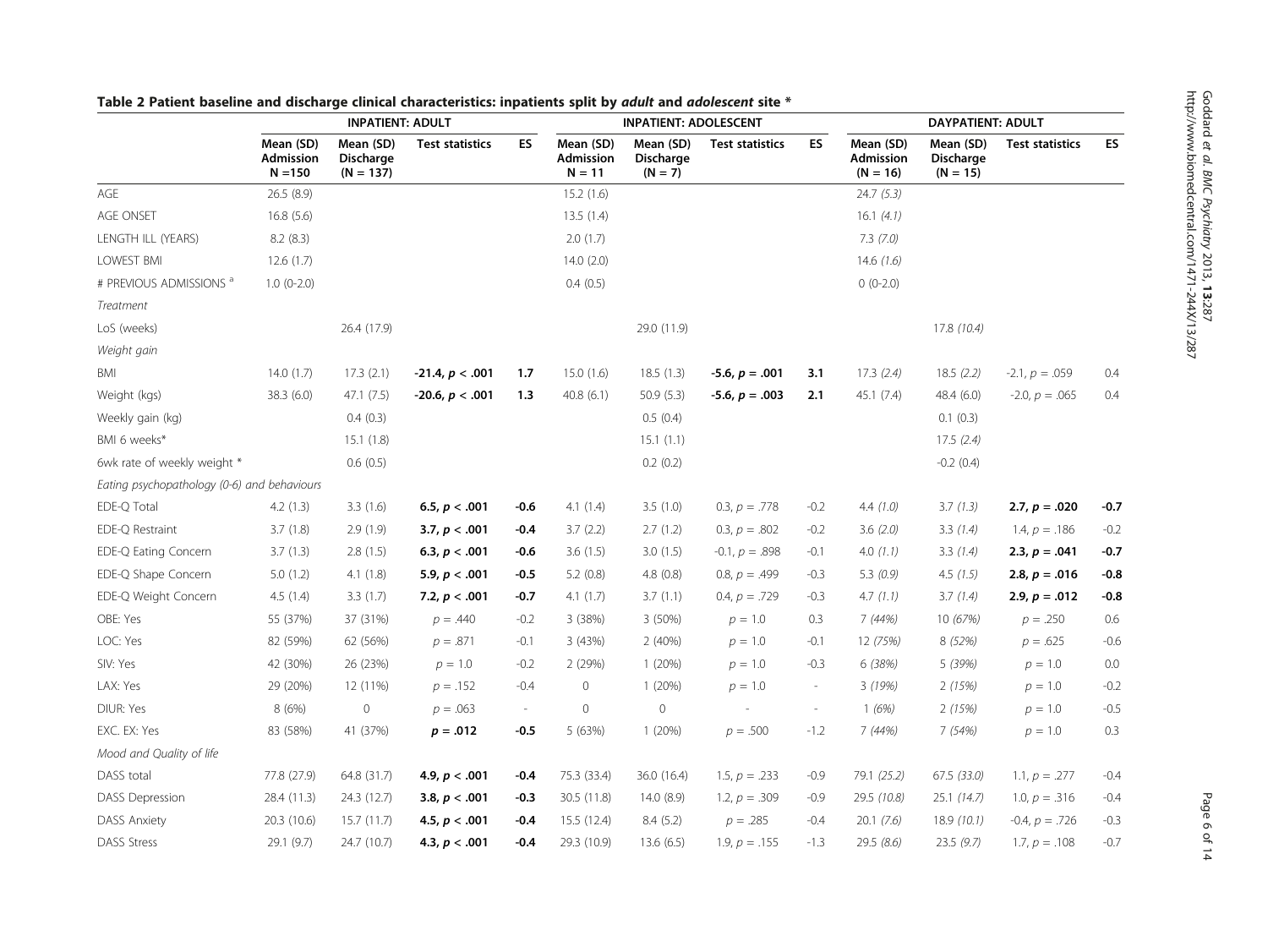Table 2 Patient baseline and discharge clinical characteristics: inpatients split by adult and adolescent site \* (Continued)

| WHO QoL (1-5)                 | 2.4(1.0)    | 3.2(0.9)    | $-6.7, p < .001$ | 0.8     | 2.3(0.9)    | 4.0(1.0)    | $-2.0, p = .141$  | 1.6     | 2.9(1.0)       | 2.8(1.3)    | 0.4, $p = .721$     | $-0.1$  |
|-------------------------------|-------------|-------------|------------------|---------|-------------|-------------|-------------------|---------|----------------|-------------|---------------------|---------|
| WHO HEALTH (1-5)              | 2.3(0.9)    | 2.9(1.0)    | $-5.0, p < .001$ | 0.5     | 3.0(1.2)    | 4.2(0.8)    | $-1.2, p = .308$  | 0.6     | 2.4(1.0)       | 2.3(1.0)    | 0.4, $p = .721$     | $-0.1$  |
| WHO Psychological             | 26.2(17.5)  | 35.5 (19.5) | $-5.6, p < .001$ | 0.5     | 26.0(18.2)  | 46.7(20.5)  | $-0.7, p = .519$  | 0.5     | 22.1(17.3)     | 26.3(20.7)  | $-0.9, p = .378$    | 0.2     |
| WHO Social                    | 40.2(22.1)  | 40.8(21.7)  | 0.6, $p = .581$  | 0.1     | 38.0 (31.6) | 41.7(25.7)  | 0.7, $p = .537$   | 0.3     | 33.3 (18.0)    | 26.3(17.3)  | 0.3, $p = .764$     | $-0.1$  |
| <b>WHO Physical</b>           | 51.0(20.0)  | 62.2(20.8)  | $-5.3, p < .001$ | 0.5     | 67.0 (20.4) | 86.4(8.5)   | $-1.6, p = .207$  | 0.3     | 46.2(18.1)     | 45.3 (22.6) | 0.7, $p = .484$     | $-0.1$  |
| <b>WHO Environment</b>        | 52.7 (16.9) | 61.2(17.0)  | $-5.2, p < .001$ | 0.4     | 56.6 (14.0) | 72.5 (19.8) | $-1.6, p = .215$  | 0.7     | 53.6 (9.9)-0.2 | 50.3(16.1)  | 1.1, $p = .296$     |         |
| Motivation (1-10)             |             |             |                  |         |             |             |                   |         |                |             |                     |         |
| Importance to change          | 8.0(2.3)    | 7.5(2.5)    | 2.6, $p = .010$  | $-0.3$  | 6.3(4.3)    | 4.2(3.3)    | 2.1, $p = .127$   | $-0.6$  | 8.9(1.1)       | 8.4(2.5)    | 0.5, $p = .603$     | $-0.2$  |
| Confidence to change          | 5.5(2.6)    | 5.4(2.5)    | 1.2, $p = .222$  | $-0.1$  | 5.0(2.5)    | 6.2(2.3)    | $-0.9, p = .448$  | 0.6     | 5.0(2.0)       | 4.7(2.6)    | 0.4, $p = .711$     | $-0.3$  |
| Perceived support from carers |             |             |                  |         |             |             |                   |         |                |             |                     |         |
| LEE primary carer             | 20.0(15.4)  | 18.3 (13.8) | 1.3, $p = .182$  | $-0.1$  | 20.6(15.0)  | 14.7(6.7)   | 0.2, $p = .858$   | $-0.1$  | 19.0 (9.9)     | 22.5(12.9)  | $-1.2$ , $p = .249$ | 0.3     |
| PCS Mother                    | 2.4(1.0)    | 2.4(1.0)    | $-0.5, p = .633$ | $0.0\,$ | 2.0(0.8)    | 1.8(0.1)    | 0.5, $p = .670$   | $-0.04$ | 2.5(0.9)       | 2.5(0.9)    | $-0.1, p = .902$    | $-0.02$ |
| PCS Father                    | 2.2(1.0)    | 2.1(0.9)    | 0.5, $p = .618$  | $-0.04$ | 1.9(0.5)    | 1.9(0.3)    | $-0.04, p = .973$ | 0.03    | 2.4(1.0)       | 2.5(1.3)    | $-0.4, p = .708$    | $-0.1$  |

\* Not every participant answered every question; <sup>a</sup> Median and IQR reported. <sup>b</sup> data for one site not presented in isolation as only 2 participants were inpatients; day patients are not included in individual site calculations; ES: Effect size; SD: Standard Deviation; N = sample number included; BMI: Body Mass Index; EDE-Q Eating Disorder Examination Questionnaire; OBE: Objective binge episodes with loss of control; LOC: Loss of control other than binge; SIV: Self-induced vomiting; LAX: Laxative use; EXER: Excessive exercise; DASS: Depression, Anxiety and Stress Scale; WHO: World Health Organization; QoL: Overall quality of life (1–5 high); HEALTH: Overall satisfaction with health (1–5 high); LEE: Levels of Expressed Emotion; PCS: Psychological Control Scale; Analyses for change over treatment period for adolescent and day patient samples were conducted using t-tests (data presented in table) and Wilcoxin Signed Ranks test for non-parametric data because of small sample sizes. There were no differences in the pattern of results. Bold values indicate a statistically significant result.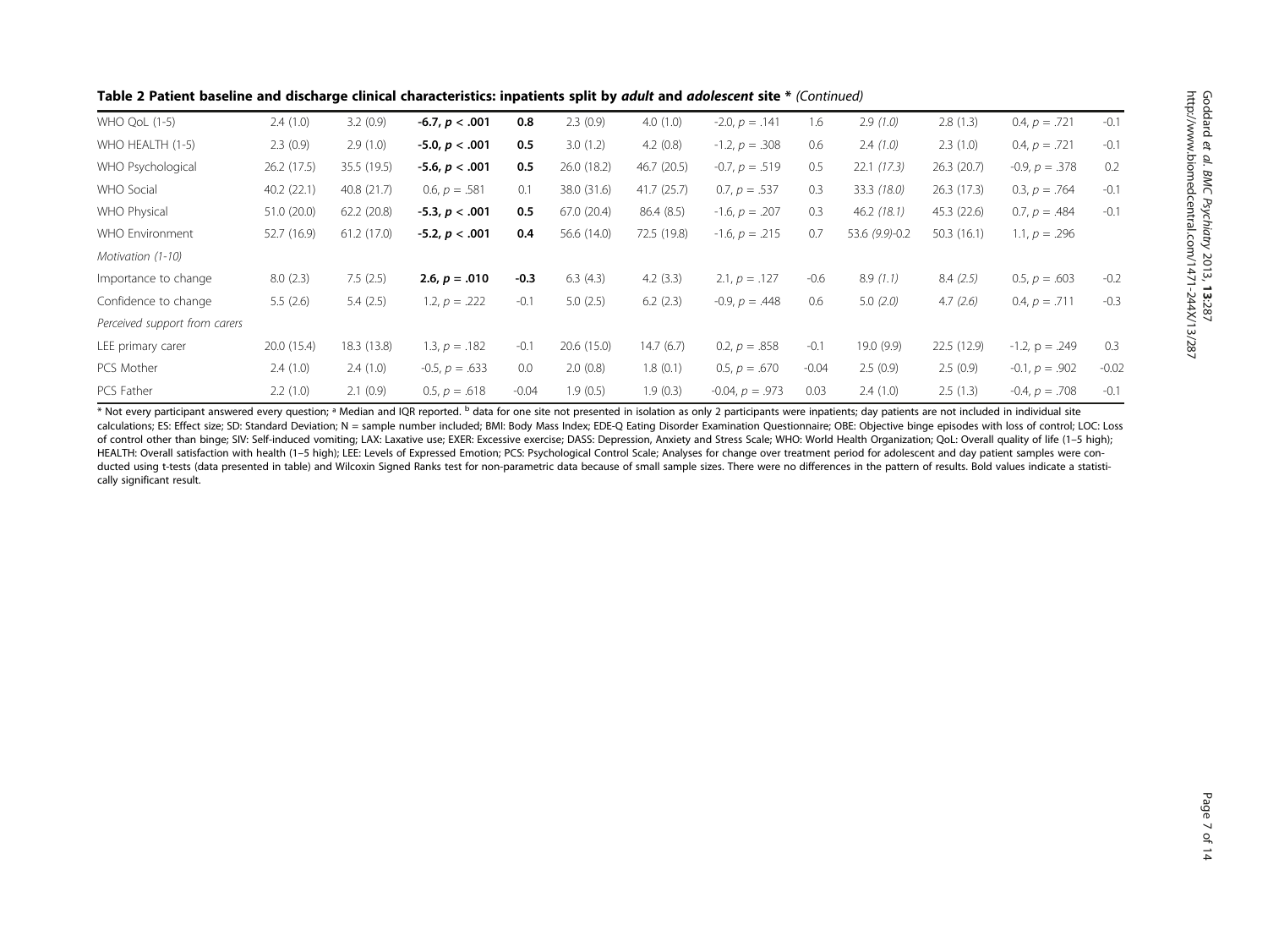| rable 5 Descriptive data (mean, standard deviation) at discharge and effect sizes for change pre- and post- inpatient treatment by centre: <i>inputients only</i> | $\mathbf{1}$ | $\overline{2}$ | 3           | 4           | 5           | 6                   | $\overline{7}$ | 8            | 9           | 10          | 11                  | 12                       | $13*$               | $14*$         |
|-------------------------------------------------------------------------------------------------------------------------------------------------------------------|--------------|----------------|-------------|-------------|-------------|---------------------|----------------|--------------|-------------|-------------|---------------------|--------------------------|---------------------|---------------|
|                                                                                                                                                                   | $N = 21$     | $N = 17$       | $N = 16$    | $N = 16$    | $N = 12$    | $N = 15$            | $N = 11$       | $N = 11$     | $N = 7$     | $N = 6$     | $N = 3$             | $N = 2$                  | $N = 5$             | $N = 2$       |
| Age at admission                                                                                                                                                  | 27.9 (8.2)   | 33.1 (14.3)    | 24.3 (8.2)  | 24.6 (9.6)  | 23.7(5.0)   | 23.4 (5.3)          | 23.4 (7.4)     | 30.8 (6.7)   | 30.5 (8.0)  | 21.2(3.3)   | 25.0 (9.6)          | 24.5 (7.8)               | 15.6(1.5)           | 15.3 (0.6)    |
| Admission (weeks)                                                                                                                                                 | 38.1 (25.4)  | 19.9 (16.5)    | 35.2 (13.2) | 24.7 (16.3) | 21.9 (20.4) | 27.7 (14.3)         | 22.1 (10.1)    | 16.6(9.2)    | 22.1 (8.8)  | 21.3 (13.7) | 22.4(9.5)           | 15.8(3.7)                | 30.0 (13.7)         | 26.5 (8.2)    |
| BMI                                                                                                                                                               | 17.4(2.3)    | 17.7(2.2)      | 17.2 (1.9)  | 17.4(1.6)   | 16.9(1.1)   | 17.5(2.1)           | 18.0(3.7)      | 15.6(1.6)    | 16.3(1.5)   | 18.4(1.6)   | 17.9(1.3)           | 16.2(0.7)                | 18.6(1.2)           | 18.4(2.0)     |
| d                                                                                                                                                                 | 1.4          | 1.6            | 2.4         | 2.5         | 2.4         | 1.8                 | $0.8\,$        | 1.8          | 1.6         | 2.9         | 2.4                 | $\sim$                   | 3.8                 |               |
| Weight (kgs)                                                                                                                                                      | 46.3 (6.7)   | 47.3 (6.0)     | 47.4(6.1)   | 47.1 (5.6)  | 47.6(5.1)   | 44.7 (6.1)          | 53.5 (12.1)    | 42.6(4.3)    | 43.9 (6.4)  | 51.7(6.9)   | 45.6 (4.2))         | 44.8 (2.0)               | 52.3(5.3)           | 49.7 (6.2)    |
| Weekly gain (kgs)                                                                                                                                                 | 0.3(0.2)     | 0.6(0.4)       | 0.3(0.1)    | 0.4(0.2)    | 0.5(0.2)    | 0.4(0.3)            | 0.5(0.2)       | 0.6(0.2)     | 0.3(0.2)    | 0.8(0.5)    | 0.4(0.1)            | 0.3(0.1)                 | 0.6(0.4)            | 0.2(0.1)      |
| EDE-Q Total                                                                                                                                                       | 3.5(1.4)     | 3.2(1.9)       | 3.8(1.0)    | 2.5(1.9)    | 3.4(1.4)    | 3.1(1.7)            | 3.6(1.5)       | 2.7(1.1)     | 4.4(1.1)    | 0.8(0.3)    | 3.8(0.8)            | 5.2(0.8)                 | 3.3(1.0)            | 4.6           |
| d                                                                                                                                                                 | $-0.5$       | $-0.3$         | $-0.5$      | $-0.9$      | $-1.2$      | $-0.3$              | $-0.3$         | $-1.1$       | $-0.5$      | $-1.5$      | $-0.9$              |                          | $-0.5$              |               |
| OBE N (%)                                                                                                                                                         | 8 (40%)      | 4 (29%)        | 4 (31%)     | 3 (30%)     | 3 (25%)     | 3 (23%)             | 3 (25%)        | 5 (50%)      | 1(20%)      | 1(20%)      | $1(50\%)$           | 0                        | 2 (50%)             | $\mathbf{1}$  |
| SBE N (%)                                                                                                                                                         | 15 (71%)     | 5 (42%)        | 8 (73%)     | 3 (30%)     | 7 (64%)     | 3 (30%)             | 8 (67%)        | 3 (38%)      | 4 (100%)    | 1(20%)      | 1(25%)              | 2 (100%)                 | 1(25%)              | $\mathbf{1}$  |
| SIV N (%)                                                                                                                                                         | 5 (24%)      | 1(8%)          | 2 (18%)     | 3 (30%)     | 3 (27%)     | $\mathsf{O}\xspace$ | 6 (50%)        | 1(12.5%)     | 2 (50%)     | 1 (20%)     | 2 (50%)             | $\overline{0}$           | 1 (25%)             | $\circ$       |
| LAX N (%)                                                                                                                                                         | 3 (14%)      | 2(17%)         | 2 (18%)     | $1(10\%)$   | 1(9%)       | $\mathsf{O}\xspace$ | 1(8%)          | $\circ$      | 2 (50%)     | $\mathbb O$ | $\mathsf{O}\xspace$ | $\circ$                  | 1 (25%)             | $\mathbf 0$   |
| EXERCISE N (%)                                                                                                                                                    | 7 (33%)      | 4 (33%)        | 6 (55%)     | 4 (40%)     | 4 (40%)     | 3 (30%)             | 6 (46%)        | 3 (38%)      | 3 (75%)     | $\mathbb O$ | $\overline{0}$      | 1 (50%)                  | $\mathsf{O}\xspace$ | $\mathbf{1}$  |
| DASS total                                                                                                                                                        | 74.1 (28.6)  | 54.7 (28.5)    | 77.8 (23.9) | 58.0 (31.7) | 68.0 (25.3) | 66.2 (37.1)         | 62.3 (28.9)    | 54.0 (34.6)  | 88.0 (41.9) | 12.8(6.6)   | 63.0 (19.9)         | 109.0 (9.9)              | 39.5 (16.6)         | 22.0          |
| d                                                                                                                                                                 | $-0.2$       | $-0.3$         | $-0.2$      | $-0.5$      | $-0.7$      | $-0.2$              | $-0.7$         | $-0.9$       | 0.0         | $-0.7$      | $-0.9$              | $\sim$                   | $-0.9$              |               |
| WHO QoL                                                                                                                                                           | 3.0(0.8)     | 3.8(0.5)       | 2.9(0.7)    | 3.7(0.7)    | 3.3(1.0)    | 3.1(1.0)            | 2.9(1.1)       | 3.2(1.3)     | 2.8(0.8)    | 4.6(0.5)    | 3.3(0.5)            | 1.5(0.7)                 | 3.8(1.0)            | 5.0           |
| d                                                                                                                                                                 | $0.7$        | 0.8            | 0.8         | 1.2         | 1.3         | 0.7                 | 0.3            | 1.3          | $-0.3$      | 1.4         | 0                   | $\sim$                   | 1.2                 |               |
| WHO Health                                                                                                                                                        | 2.6(0.9)     | 3.6(0.9)       | 2.5(1.0)    | 3.3(0.7)    | 2.6(0.9)    | 2.8(1.2)            | 3.2(0.7)       | 3.2(1.0)     | 2.6(0.5)    | 4.0(0)      | 2.5(1.0)            | 1.5(0.7)                 | 4.3(1.0)            | 4.0           |
| d                                                                                                                                                                 | 0.6          | 0.9            | 0.4         | 0.5         | 0.8         | 0.3                 | 0.1            | 1.8          | 0.7         | $\sim$      | 0.3                 | $\sim$                   | 0.2                 |               |
| WHO Psychological                                                                                                                                                 | 33.3 (15.8)  | 40.3 (15.6)    | 25.0 (13.2) | 45.3 (16.2) | 32.2 (16.0) | 30.0 (22.8)         | 32.6 (17.1)    | 41.8 (24.6)  | 27.5 (18.3) | 75.0 (12.8) | 34.4(6.3)           | 4.2(0)                   | 40.6 (17.8)         | 70.8          |
| d                                                                                                                                                                 | 0.5          | 0.6            | 0.2         | 1.0         | 0.4         | 0.2                 | 0.4            | 0.7          | 0.4         | 1.0         | 1.6                 |                          | 0.2                 | $\sim$        |
| <b>WHO Social</b>                                                                                                                                                 | 36.9 (25.6)  | 43.4 (22.6)    | 37.9 (17.2) | 44.2 (23.6) | 41.3 (10.9) | 36.3 (16.7)         | 41.3 (20.0)    | 48.3 (28.5)  | 29.2 (16.0) | 65.0 (34.6) | 43.8 (14.2)         | 29.2 (29.5)              | 39.6 (29.2)         | 50.0          |
| d                                                                                                                                                                 | $0.1\,$      | 0.4            | 0.2         | 0           | $-0.1$      | 0.4                 | 0.1            | 0.3          | $-0.1$      | 0.6         | 0.1                 | $\sim$                   | $-0.7$              | $\mathcal{L}$ |
| WHO Physical                                                                                                                                                      | 55.7 (23.4)  | 72.9 (13.3)    | 58.1 (13.7) | 72.2(13.1)  | 59.1 (22.6) | 61.9 (25.8)         | 62.2 (14.5)    | 63.1(25.6)   | 51.4(21.8)  | 88.6 (13.7) | 58.9 (16.1)         | 25.0 (20.2)              | 87.5 (9.4)          | 82.1          |
| d                                                                                                                                                                 | 0.4          | 1.2            | 0.1         | $0.7\,$     | 0.4         | $0.6\,$             | $0.2\,$        | $\mathcal O$ | 0.6         | 0.5         | 0.4                 | $\overline{\phantom{a}}$ | $0.0\,$             | $\mathcal{L}$ |
| <b>WHO Environment</b>                                                                                                                                            | 55.8 (16.7)  | 71.6 (9.6)     | 54.0 (9.8)  | 58.9 (16.1) | 67.9(16.5)  | 61.6 (15.5)         | 62.2 (16.4)    | 62.5 (20.0)  | 51.3 (19.3) | 72.5 (23.7) | 70.1 (21.0)         | 35.9 (24.3)              | 75.8 (21.3)         | 59.4          |
| d                                                                                                                                                                 | 0.3          | 1.0            | 0.3         | 0.4         | 0.6         | 0.4                 | $0.2\,$        | 0.6          | 0.3         | 0.3         | 0.5                 |                          | 0.6                 |               |
| Importance to change                                                                                                                                              | 7.9(2.6)     | 7.8(2.6)       | 7.0(2.3)    | 6.9(3.0)    | 8.0(1.3)    | 8.2(2.0)            | 6.6(3.5)       | 8.0(1.7)     | 6.8(0.5)    | 6.2(3.8)    | 7.0(2.6)            | 10.0(0)                  | 4.0(3.8)            | 5.0           |
| d                                                                                                                                                                 | $-0.3$       | $-0.3$         | $-0.6$      | $-0.2$      | $-0.1$      | $-0.6$              | $-0.2$         | $-0.3$       | $\sim$      | 0           | $-0.1$              |                          | $-0.3$              |               |
| Confidence to change                                                                                                                                              | 5.4(2.3)     | 4.8(2.6)       | 4.2(1.9)    | 6.2(1.2)    | 6.2(2.3)    | 5.5(3.1)            | 4.1(2.9)       | 6.8(2.0)     | 4.0(1.8)    | 8.8(1.3)    | 4.8(2.4)            | 6.0(1.4)                 | 5.3(1.0)            | 10.0          |
| d                                                                                                                                                                 | 0.2          | $-0.3$         | $-0.5$      | 0.0         | 0.2         | 0.2                 | $-0.4$         | 0.1          | 0.5         | 0.5         | $-0.1$              |                          | 0                   |               |

<span id="page-7-0"></span>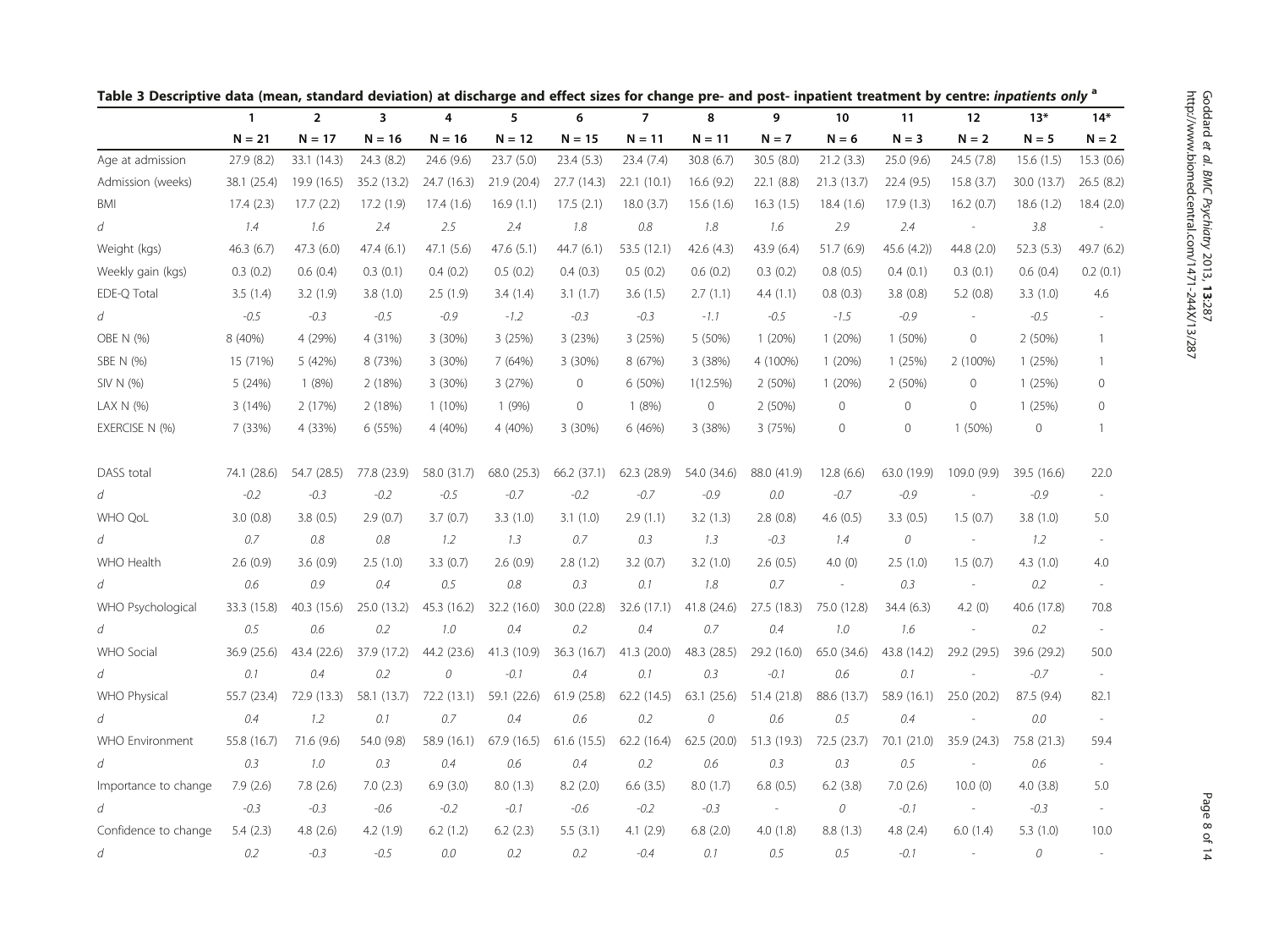| Table 3 Descriptive data (mean, standard deviation) at discharge and effect sizes for change pre- and post- inpatient treatment by centre: inpatients only <sup>a</sup> |  |
|-------------------------------------------------------------------------------------------------------------------------------------------------------------------------|--|
| (Continued)                                                                                                                                                             |  |

| LEE Carer 1 |          |          | 19.4 (14.5) 14.2 (10.9) 25.7 (11.2) 17.9 (16.6) 16.9 (12.5) 19.3 (16.6) 22.8 (14.7) 11.7 (11.8) 17.4 (15.5) |          |          |          |          |           |          | 7.2(7.2) | 15.8 (10.9) | 31.5 (20.5) | 15.6(7.4) | 11.0 |
|-------------|----------|----------|-------------------------------------------------------------------------------------------------------------|----------|----------|----------|----------|-----------|----------|----------|-------------|-------------|-----------|------|
| đ           | 0.4      | 0.1      | 0.1                                                                                                         | 0.3      | 0.4      | $-0.1$   | 0.1      | $-0.4$    | 0.0      | -0.8     | 0.3         |             | -0.4      |      |
| PCS mother  | 2.6(1.0) | 2.0(1.0) | 2.6(0.8)                                                                                                    | 2.5(1.3) | 2.1(1.0) | 2.6(1.2) | 2.5(0.8) | 1.9(0.8)  | 1.6(0.8) | 2.5(0.7) | 1.9(0.8)    | 4.3(0.9)    | 1.9(0.4)  | 2.0  |
| d           | 0.1      | 0.1      | 0.0                                                                                                         | 0.2      | 0.3      | 0.0      | 0        | 0.0       | 0.0      | 0.5      | 0.5         |             |           |      |
| PCS father  | 2.3(0.7) | 1.9(0.9) | 2.7(1.0)                                                                                                    | 2.2(1.4) | 1.8(0.5) | 1.9(0.9) | 2.0(0.7) | 1.8 (1.0) | 1.8(1.3) | 2.2(1.3) | 1.9(0.3)    | 2.4(0.5)    | 2.1(0.1)  | 1.4  |
| đ           | 0.1      | 0.1      | 0.2                                                                                                         | $-0.1$   | 0.2      | 0.1      | 0.1      | 0.1       | 0.0      | 0        | 03          |             | 0.6       |      |

<sup>a</sup> Not every participant answered every question; \* Adolescent centre; N = sample number included; d = Cohen's d effect sizes for paired t-tests. Effect sizes are therefore completed for complete admission-discharge pairs. BMI: Body Mass Index; EDE-Q Eating Disorder Examination Questionnaire; OBE: Objective binge episodes with loss of control; LOC: eating with loss of control other than binge; SIV: Self induced vomiting; LAX: Laxative use; EXER: Excessive exercise; Note: diuretic use was not endorsed by anyone. DASS: Depression, Anxiety and Stress Scale; WHO: World Health Organisation; QoL: Overall quality of life (1-5 high); HEALTH: Overall satisfaction with health (1-5 high); LEE: Levels of Expressed Emotion; PCS: Psychological Control Scale.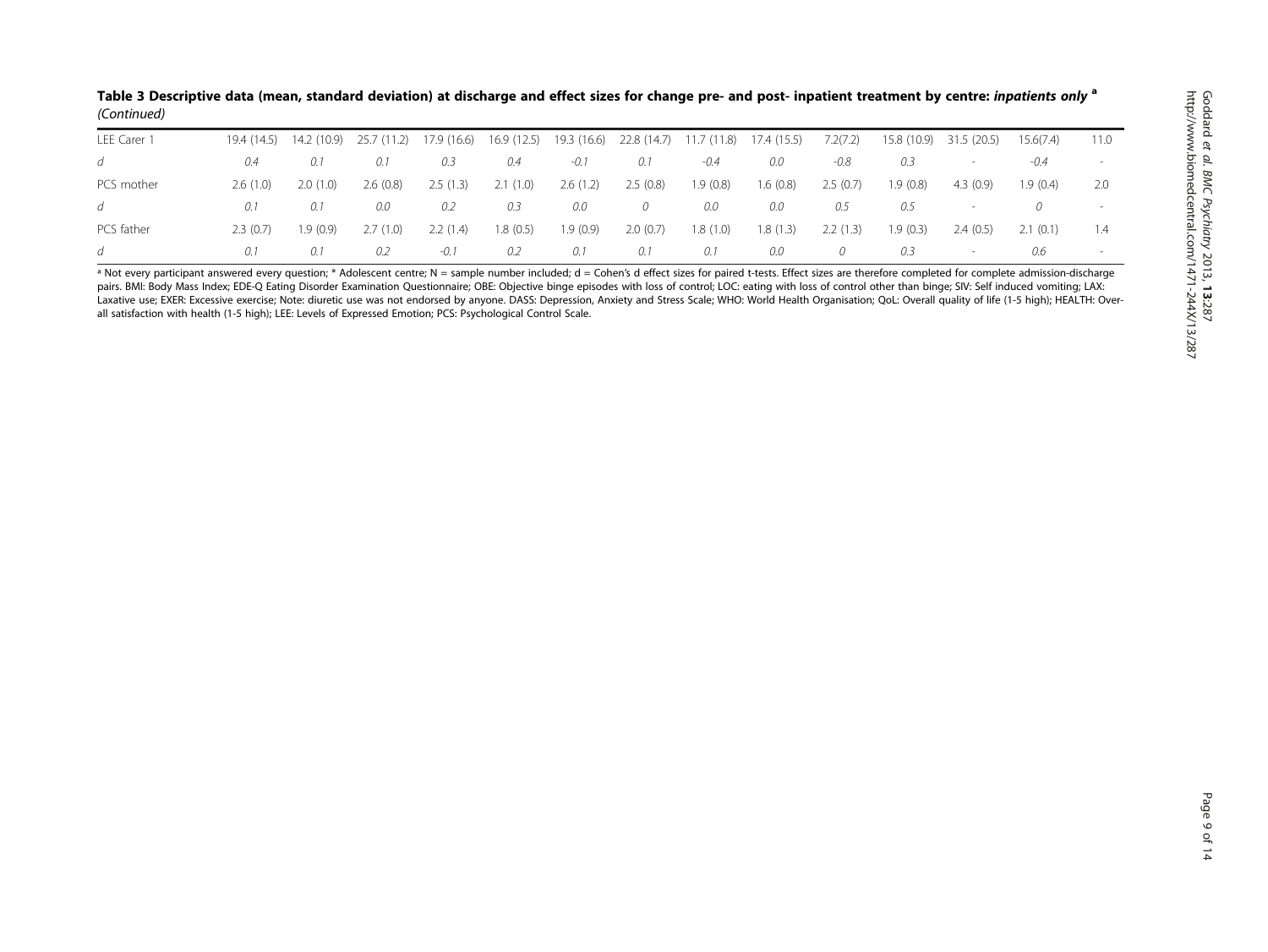#### BMI

Inpatient treatment was successful for BMI (huge effect size). However, there was a large range in individual discharge BMI (11.9 – 24.4). The average rate of weekly weight gain over the duration of the admission varied widely between individuals (0.2 – 1.7 kg per week.) Effect sizes for change in BMI were large for all sites but there was a two-fold difference in the size of the effect between some sites. The rate of weight gain was lower than the minimum recommendation by NICE (0.5 kgs) in eight centres (seven adult).

The majority of adult inpatients remained in the AN BMI range at discharge from hospital (58%). Twenty (14%) of these had a discharge BMI of  $\leq$  15 and a further 62 (44%) had a BMI  $\leq$  17.5. Only 22 percent (N = 31) of patients had a BMI >19 at discharge.

#### Eating psychopathology

Scores on EDEQ improved significantly with moderate sized effects. The only ED behaviour for which there was a significant reduction in the number of patients endorsing the behaviour was excessive exercise. There was a two-three fold difference in the size of effect between some centres.

#### Mood, quality of life and motivation to change

Mean discharge scores for depression and anxiety remained in the severe range and 'stress' scores fell within the upper moderate range. There was no change in social wellbeing. Ratings on 'importance to change' significantly reduced over the treatment period and there were no changes in 'confidence to change'.

There was a three-fold difference in the size of effects for mood and quality of life outcomes across centres. There was an increase in 'importance to change' in only two centres and an increase in 'confidence to change' in five centres.

#### Family relationship

Overall, there were no changes in perceived expressed emotion or perceived psychological control for any group.

#### Adolescent inpatients

#### Length of stay

One adolescent patient remained in hospital at the time of data analysis. There was a tendency for adolescents to have a longer admission than adults but there was wide variation  $(15.9 - 56.0$  weeks).

# Response to treatment

#### BMI

The overall increase in BMI in adolescents was double that of the adult sample. The rate of weekly weight gain was slightly more than adults.

#### Eating psychopathology

There were small reductions in ED specific psychopathology and, like adults, the only behavioural measure to show change was excessive exercise.

#### Mood, quality of life and motivation to change

Effect sizes for improvements in mood were larger for adolescents than for adults and there was improvement in all WHO Quality of Life subscales. 'Importance to change' reduced but, unlike adults, 'confidence to change' increased over the treatment period.

#### Inpatient vs Day patient

#### Length of stay

The length of stay was shorter for day patients than inpatients ( $U = 786.5$ ,  $p = .026$ ).

#### Response to treatment

Overall, specific and general symptoms improved with day patient care but the effects were smaller than for inpatients.

#### BMI

There was a moderate increase in BMI but 40% of day patients remained in the AN weight range at discharge. The weekly rate of weight gain was modest with large individual variation (0.1kg; range:  $-0.2 - 1.2$ ).

#### Eating psychopathology

Change in ED specific psychopathology was significant (large effects) but 40% remained above the clinically significant threshold. There was no change in number of patients engaging in ED behaviours.

#### Mood, quality of life and motivation to change

There were small to medium improvements in mood and quality of life. Both 'importance to change' and 'confidence to change' reduced over the treatment period.

#### Predictors of response to treatment

#### Preliminary analysis

A skewed distribution was found for expressed emotion (LEE). Square root transformations were applied to this score to better approximate a normal distribution for the analyses involving this variable. There was no indication of multicollinearity as tolerance statistics were above .20, and variance inflation factors were below 4. Table [2](#page-5-0) shows descriptive statistics (mean and SD) of all study variables.

#### Correlation analysis

Table [4](#page-10-0) reports correlations between the study variables. We found that ED symptoms at discharge were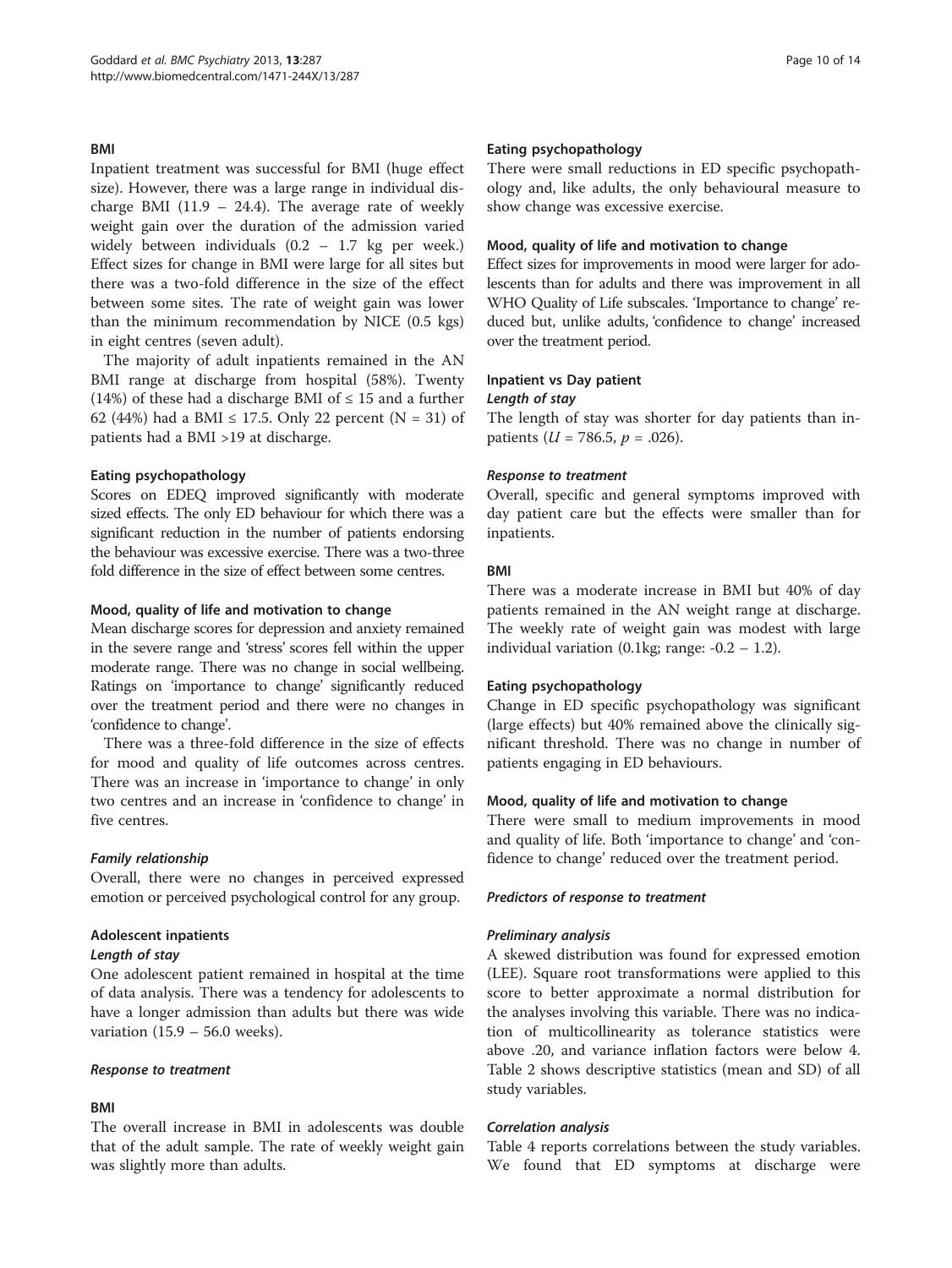| Table 4 Descriptive statistics and correlations among the study variables (h = 107) |       |       |                          |                       |                       |                       |                       |                       |           |          |
|-------------------------------------------------------------------------------------|-------|-------|--------------------------|-----------------------|-----------------------|-----------------------|-----------------------|-----------------------|-----------|----------|
|                                                                                     | Mean  | SD    |                          | 2                     | 3                     | 4                     | 5                     | 6                     | 7         | 8        |
| 1. BMI on admission                                                                 | 14.25 | 2.38  | $\overline{\phantom{a}}$ |                       |                       |                       |                       |                       |           |          |
| 2. ED symptoms admission (EDEQ)                                                     | 4.16  | 1.28  | .100                     | ٠                     |                       |                       |                       |                       |           |          |
| 3. Distress (DASS)                                                                  | 74.50 | 28.35 | .042                     | $.5542$ <sup>**</sup> |                       |                       |                       |                       |           |          |
| 4. Confidence in ability to change                                                  | 5.52  | 2.68  | $-0.098$                 | $-446$ <sup>**</sup>  | $-.531$ <sup>**</sup> | ٠                     |                       |                       |           |          |
| 5. Expressed Emotion (LEE)                                                          | 19.92 | 16.43 | .020                     | .164                  | $.376***$             | $-.254$ <sup>**</sup> | $\overline{a}$        |                       |           |          |
| 6. Social Quality of Life (WHO QoL)                                                 | 10.34 | 3.40  | $-0.084$                 | $-171$                | $-317$ <sup>**</sup>  | $.310^{**}$           | $-.410$ <sup>**</sup> |                       |           |          |
| 7. Mothers' Psychological Control                                                   | 2.33  | 1.04  | .075                     | .143                  | $.284***$             | $-130$                | $.635***$             | $-.250$ <sup>**</sup> | $\sim$    |          |
| 8. Fathers' Psychological Control                                                   | 2.16  | .90   | .136                     | .097                  | .123                  | $-.269$ <sup>**</sup> | $.384***$             | $-174$                | $.455***$ |          |
| 9. ED symptoms at discharge (EDEQ)                                                  | 3.36  | 1.44  | .096                     | $.536***$             | $.575***$             | $-512$ <sup>**</sup>  | $.256$ <sup>**</sup>  | $-0.097$              | .128      | $-0.008$ |

<span id="page-10-0"></span>Table 4 Descriptive statistics and correlations among the study variables (n = 107)

BMI = Body mass Index in admission; EDEQ: Eating Disorder Examination Questionnaire; DASS: Depression, Anxiety and Stress Scale; LEE: Levels of Expressed Emotion; WHO: World Health Organization; QoL: Quality of Life;

 $*$  p < .05;  $**$  p < .01.

positively correlated with ED symptoms on admission, patients' mood and expressed emotion, and negatively related to patients' confidence in ability to change.

#### Regression analysis

Table 5 summarises the results of the hierarchical regression analyses in which four individual factors and four interpersonal factors were entered consecutively to explain ED symptoms at discharge. The cumulative variance accounted for by the entire model, as well as the incremental for each block are presented. Overall, individual variables accounted for a significant amount of variance (42%, p < .001) in predicting ED symptoms at discharge. In this equation, ED symptoms on admission ( $\beta$  = .264, p = < .01), patients distress (β = .311, p = < .01) and confidence in ability to change (β = -.227, p = < .05) made significant contributions to explain ED symptoms at discharge. In

the second equation, ED symptoms on admission (β = .264,  $p = \langle .01 \rangle$ , patients distress ( $\beta = .285$ ,  $p = \langle .01 \rangle$  and confidence in the ability to change ( $\beta$  = -.295, p = < .01) remained as predictors of ED symptoms at discharge, and the subsequent entry of interpersonal variables accounted for significant incremental variance over and above individual factors in predicting  $6\%$  (p < .05) additional variance. This can be largely attributed to the significant contribution of expressed emotion (β = .205, p <.05), social quality of life  $(\beta = .178, p < .05)$ , and perceived psychological control in fathers (β = -.189, p < .05).

#### **Discussion**

This study represents a unique collaboration of major UK ED treatment centres and describes a cross-section of severely ill patients with AN at admission and discharge from specialist hospital treatment.

| Table 5 Regression analysis on eating psychopathology at discharge |  |  |  |  |  |  |  |  |  |  |  |
|--------------------------------------------------------------------|--|--|--|--|--|--|--|--|--|--|--|
|--------------------------------------------------------------------|--|--|--|--|--|--|--|--|--|--|--|

|        | B                                     | SE       | β    | t        | p        | Adj $R^2$ | F    | p      |      |
|--------|---------------------------------------|----------|------|----------|----------|-----------|------|--------|------|
|        | DV: EDEQ at discharge                 |          |      |          |          |           |      |        |      |
| Step 1 |                                       |          |      |          |          |           | .417 | 19.983 | .000 |
|        | <b>BMI</b> admission                  | .021     | .045 | .034     | .455     | .650      |      |        |      |
|        | Eating disorder symptoms in admission | .297     | .102 | .264     | 2.904    | .005      |      |        |      |
|        | <b>Distress</b>                       | .016     | .005 | .311     | 3.246    | .002      |      |        |      |
|        | Confidence in ability to change       | $-122$   | .048 | $-227$   | $-2.518$ | .013      |      |        |      |
| Step 2 |                                       |          |      |          |          |           | .456 | 12.114 | .000 |
|        | <b>BMI</b> admission                  | .041     | .044 | .067     | .924     | .358      |      |        |      |
|        | Eating disorder symptoms in admission | .297     | .099 | .264     | 2.997    | .003      |      |        |      |
|        | <b>Distress</b>                       | .014     | .005 | .285     | 2.884    | .005      |      |        |      |
|        | Confidence in ability to change       | $-159$   | .049 | $-295$   | $-3.216$ | .002      |      |        |      |
|        | <b>Expressed Emotion</b>              | .171     | .085 | .205     | 2.021    | .046      |      |        |      |
|        | Social Quality of Life                | .076     | .035 | .178     | 2.193    | .031      |      |        |      |
|        | Mothers' Psychological Control        | $-0.046$ | .137 | $-0.033$ | $-334$   | .739      |      |        |      |
|        | Fathers' Psychological Control        | $-303$   | .136 | $-189$   | $-2.231$ | .028      |      |        |      |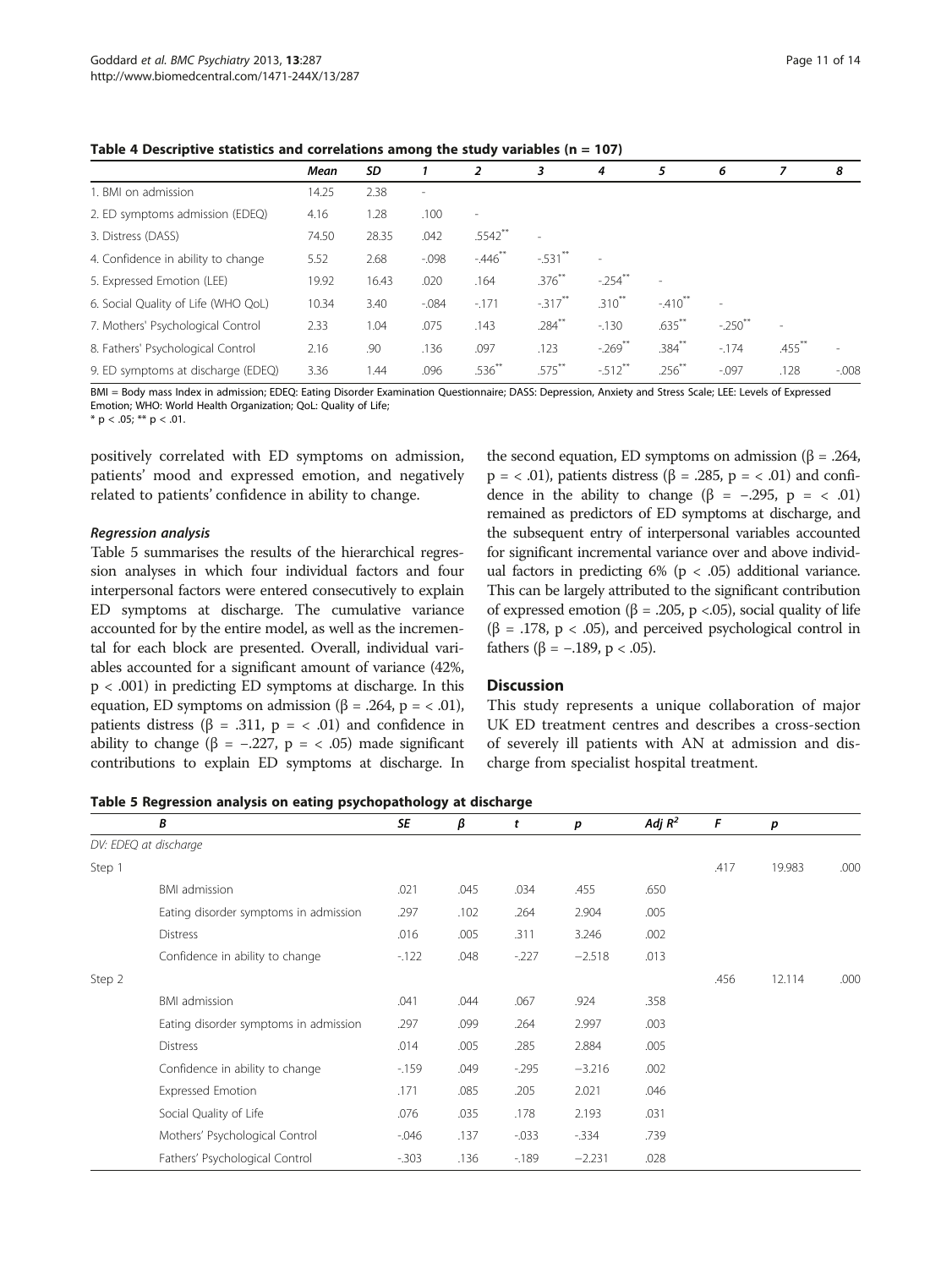#### Patient characteristics

The majority of patients had a severe and enduring form of illness and had failed to respond to earlier intensive treatment. They had high levels of functional impairment and most were living with their family of origin prior to their admission. Day patients had a higher weight at admission and less severe historical illness characteristics (lowest BMI, previous admissions) than inpatients. Adolescents had a higher BMI and less protracted illness than adults.

# Change in symptoms at discharge - inpatients

The change in clinical symptoms during the period of treatment was large for weight gain but modest for most other symptoms. The majority of patients were discharged when their BMI remained within the AN diagnostic weight range  $(≤ 17.5)$  and two thirds of the sample remained within the clinical range of general and specific psychopathology. Overall, the proportion of people engaging in compensatory behaviours did not show great change at discharge. Perceptions of quality of life and health improved but all domains remained low upon discharge relative to population norms [[36](#page-13-0)]. However, this might be expected since patients need to reconnect socially and/or professionally having recently been discharged. Similarly, since psychotherapy sometimes needs a certain physical health to work in depth on psychological symptoms, it is possible that the lack of improvement in ED and mood symptoms is associated with the discharge weight of the group remaining within the pathological ED criteria. Patients' weight and symptom status at discharge is of concern given previous reports that low weight predicts relapse [[23,37,38](#page-13-0)].

#### Change in symptoms at discharge - service level day patients/adolescents

BMI increase was smaller in day patients than in inpatients and at end of treatment, 40% of day patients remained within an anorexic BMI range. Day patients remained symptomatic at discharge and quality of life was poor. The change in BMI in the adolescent inpatient group was twice that attained for adults; this was associated with an elevated rate of weight gain and a small increase in the length of stay. There was also a larger improvement in mood and quality of life, and 'confidence to change' also increased over the treatment period which was not seen in the adults.

#### Predictors of ED symptoms at discharge

Clinical and social parameters predicted symptom change and some of these have the potential to be modified by change in clinical policy or practice. The level of patient's mood psychopathology, confidence, social quality of life, perceived level of father's control and carer

expressed emotion predicted ED symptoms at discharge. The level of confidence has previously been found to predict the response to inpatient care [\[39](#page-13-0)] and has been found to have implications for post-inpatient outcomes [[23\]](#page-13-0). Social function and family response to the illness (expressed emotion, father's psychological control) predicted outcome and this supports the interpersonal maintenance model of EDs [[24,25](#page-13-0)]. Carer expressed emotion has previously been found to contribute to the outcome of adolescent AN [\[40-42\]](#page-13-0) and adults with bulimia nervosa (BN) admitted for inpatient care [\[43\]](#page-13-0). It is possible that if inpatient treatment targeted these psychosocial factors, and were inclusive of families, outcomes would be improved.

#### Clinical implications

Inpatient care is able to produce an improvement in physical health but psychological and social health remains impaired. There are several ways in which treatment could be focused on those factors that might modify the response to inpatient care. Strategies to improve confidence to change such as motivational interviewing may be of value to improve outcome [\[44-46](#page-13-0)]. Targeting interpersonal relationships with interventions that reduce expressed emotion [[47,48\]](#page-13-0) may be of benefit. Strategies included in the recovery approach may reduce the social isolation [\[24,49](#page-13-0)] and loneliness [[50](#page-13-0)] that contribute to the poor social quality of life.

#### Limitations

There are limitations of this study. Primarily, the data do not represent all patients admitted but only the group who consented to be involved in a study that involves their carers. It is possible that the sample is therefore biased towards including carers who were more actively involved in their loved one's care. The samples recruited from each site or type of service were small, limiting the power to examine service level predictors. The percentage of adolescent inpatients and day patients is also small in comparison to the adult inpatient sample size which limits the overall outcome interpretation. All psychological outcomes were measured using self report questionnaires. Clinical interviews would improve reliability of findings. There were missing data for some of the predictor variables of interest, reducing data available for the regression analysis. However, it is a strength of the study that discharge data were collected from patients regardless of whether they completed the full inpatient/day patient programme, so it is representative of those who leave hospital treatment for AN. Data on whether patients took their own discharge, whether clinicians suggested an early discharge or whether they completed the programme were not assessed in this study since the information was not available for all sites and the definitions of each of these premature terminations of treatment are variable. It would be of interest to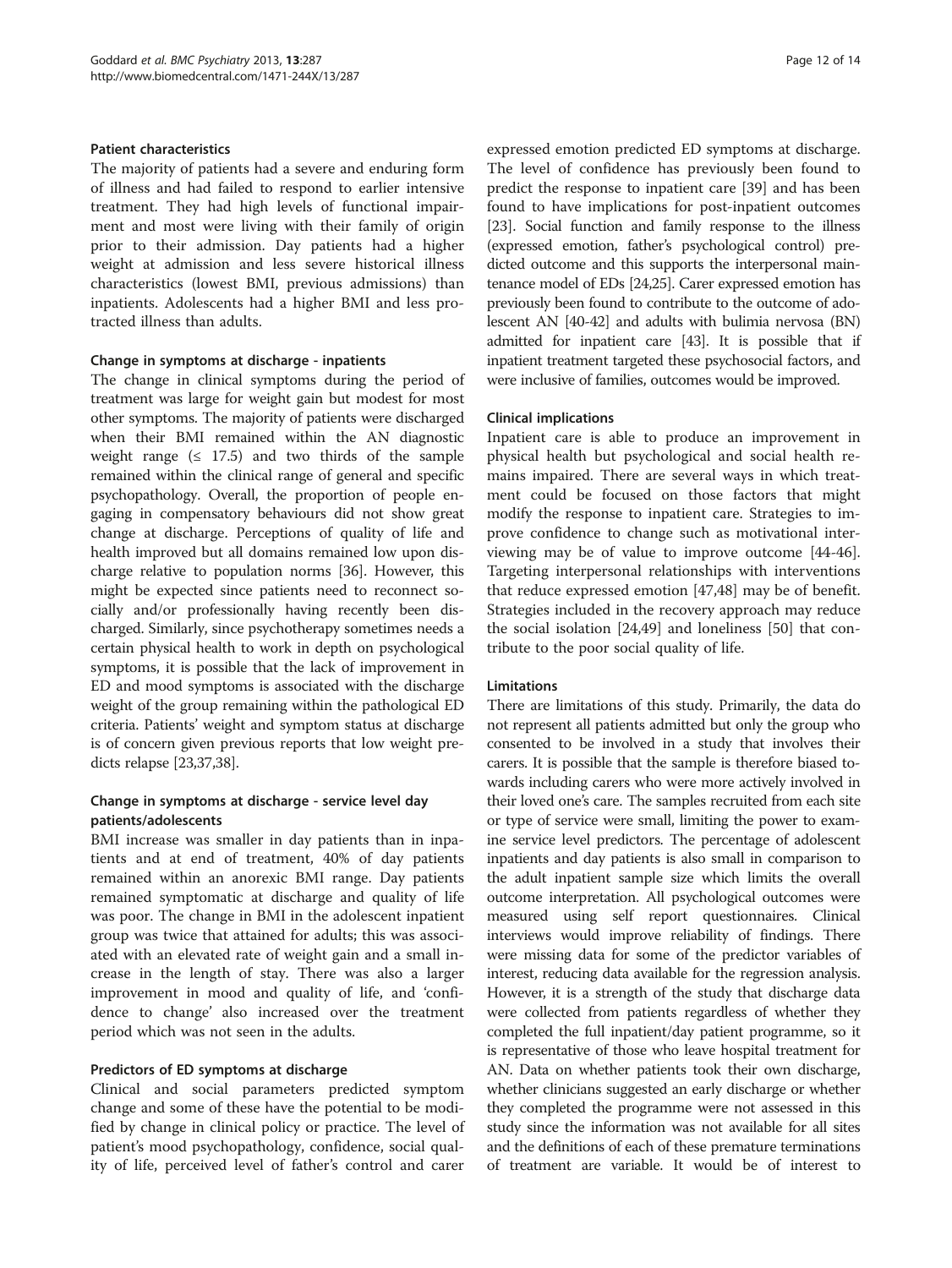<span id="page-12-0"></span>examine whether outcomes differed between these groups in future studies. Similarly, it would be interesting to examine outcomes based on different therapeutic approaches within and between sites. Lastly, we did not differentiate between patients who were admitted on a voluntary basis and those detained under the Mental Health Act. Despite these limitations, these data are a realistic reflection of current NHS practice of inpatient care in the UK and this paper presents a platform for future research in the area.

#### Conclusion

Overall, the response to inpatient treatment was modest particularly in adults with a severe enduring form of illness. Adolescents had a better response. Although inpatient treatment produces an improvement in physical health, there was less improvement in other ED and mood symptoms. As predicted by the interpersonal maintenance model, carer behaviour may influence the response to inpatient care, as may improved social functioning and confidence to change. Interventions targeting these factors might improve the treatment response.

#### Additional file

[Addittional file 1:](http://www.biomedcentral.com/content/supplementary/1471-244X-13-287-S1.docx) Patient baseline clinical characteristics: inpatients only by participating centre <sup>a</sup> b.

#### Competing interests

The authors declare that they have no competing interests.

#### Author's contributions

EG was a project co-ordinator for the study and was involved in data collection, data entry and data analysis. She was involved in the interpretation of data and preparation of draft and final manuscript for submission. RH is a project co-ordinator for the study and was involved in data collection and data entry. She was involved in the interpretation of data and preparation of draft and final manuscript for submission. SR was a project co-ordinator for the study and was involved in data collection and data entry. She also provided critical appraisal on draft manuscripts and approval for final submission. LS was involved in data analysis and interpretation, contributed to the preparation of draft manuscript and provided approval for final submission. JA, NB, FC, KG, JM, KM, DR, SS, CS, SS, LW are the principal investigators for the services from which we recruited. They all oversaw and were actively involved in data collection, liaising with project co-ordinators and Mental Health Research Network clinical officers and all of them provided critical appraisal on draft manuscripts and approval for final submission. JA also contributed to the interpretation of the data. US was involved in the study conception and design, interpretation of data and in the critical appraisal of drafts and approval for final submission. JT oversaw the project and was involved in study conception, design, and supervision of project progress. She was involved in the interpretation of data, draft preparation, critical appraisal of content and approval of final draft for submission. She was also principal investigator at Bethlem Royal Hospital, South London and Maudsley NHS Trust. All authors read and approved the final manuscript.

#### Acknowledgment

This work was in part funded by a Department of Health NIHR Programme Grant for Applied Research (Reference number RP-PG-0606-1043). The views expressed in this publication are those of the author(s) and not necessarily those of the NHS, the NIHR or the Department of Health. We would also like to acknowledge and thank the Mental Health Research Network and, in particular, their Clinical Support Offices who have been invaluable in assisting with recruitment and data collection for this project.

# Author details

<sup>1</sup>Department of Psychological Medicine, Section of Eating Disorders, King's College London, Institute of Psychiatry, London, UK. <sup>2</sup>Department of Psychology, University of Palermo, Palermo, Italy. <sup>3</sup>Eating Disorders Service Brandon Unit, Leicestershire Partnership NHS Trust, Leicester, UK. <sup>4</sup>Cotswold House Eating Disorders Service, Oxford Health NHS Foundation Trust, Oxford, UK. <sup>5</sup>Vincent Square Eating Disorders Service, Central and North West London NHS Foundation Trust, London, UK. <sup>6</sup>Eating Disorders Service, Coventry and Warwickshire NHS Partnership Trust, Coventry, UK.<sup>7</sup>Wonford House Hospital, Devon Partnership NHS Trust, Exeter, UK. <sup>8</sup>Yorkshire Centre for Eating Disorders, Leeds and St George's University of London, Leeds, UK. <sup>9</sup> Kinver Centre, Eating Disorders, South Staffordshire and Shropshire NHS Foundation Trust, Staffordshire, UK. <sup>10</sup>National Centre for Mental Health, Birmingham and Solihull Mental Health NHS Foundation Trust, Birmingham, UK. 11STEPS Eating Disorders Unit, Avon and Wiltshire Partnership Mental Health NHS Trust, Bristol, UK. 12Eating Disorders Service, The Priory Hospital Cheadle Royal, Manchester, UK.

#### Received: 22 February 2013 Accepted: 15 July 2013 Published: 7 November 2013

#### Reference

- 1. Hay PJ, Claudino AM: Clinical psychopharmacology of eating disorders: a research update. Int J Neuropsychopharmacol 2012, 15(2):209–222.
- 2. Wonderlich S, Mitchell JE, Crosby RD, Myers TC, Kadlec K, Lahaise K, Swan-Kremeier L, Dokken J, Lange M, Dinkel J, et al: Minimizing and treating chronicity in the eating disorders: a clinical overview. Int J Eat Disord 2012, 45(4):467–475.
- 3. Roots PJ, Hawker J, Gowers SG: The use of target weights in the inpatient treatment of adolescent anorexia nervosa. Eur Eat Disord Rev 2006, 14:323–328.
- 4. Schwartz BI, Mansbach JM, Marion JG, Katzman DK, Forman SF: Variations in admission practices for adolescents with anorexia nervosa: a North American sample. J Adolesc Health 2008, 43(5):425–431.
- 5. NICE: Guidelines for eating disorders: core interventions in the treatment and management of anorexia nervosa, bulimia nervosa, and related eating disorders. London: National Institute of Clinical Excellence; 2004.
- 6. Olmstead MP, McFarlane T, Trottier K, Rockert W: Efficacy and intensity of day hospital treatment for eating disorders. Psychother Res 2012, 23(3):277–286.
- 7. Abbate-Daga G, Gramaglia C, Preda S, Comba E, Brustolin A, Fassino S: Day hospital programmes for eating disorders: a review of the similarities, differences and goals. Eat Weight Disord 2009, 14(2–3):e31–41.
- Zipfel S, Reas DL, Thornton C, Olmsted M, Williamson DA, Gerlinghoff M, Herzog W, Beumont P: Day hospitalization programs for eating disorders: a systematic review of the literature. Int J Eat Disord 2002, 31(2):105-117.
- Zeeck A, Hartmann A, Buchholz C, Herzog T: Drop outs from in-patient treatment of anorexia nervosa. Acta Psychiatr Scand 2005, 111(1):29–37.
- 10. Zeeck A, Weber S, Sandholz A, Wetzler-Burmeister E, Wirsching M, Hartmann A: Inpatient versus day clinic treatment for bulimia nervosa: a randomized trial. Psychother Psychosom 2009, 78(3):152–160.
- 11. Hartmann A, Weber S, Herpetz S, Zeeck A: Psychological treatment for anorexia nervosa: a meta-analysis of standardized mean change. Psychother Psychosom 2011, 80:216–226.
- 12. NCCMH: Eating Disorders: Core interventions in the treatment and management of anorexia nervosa, bulimia nervosa and related eating disorders. Leicester and London: The British Psychological Society and the Royal College of Psychiatrists; 2004.
- 13. Long CG, Fitzgerald K, Hollin CR: Treatment of chronic anorexia nervosa: a 4-year follow up of adult patients treated in an acute inpatient setting. Clin Psychol Psychother 2011, 19(1):1–13.
- 14. Collin P, Power K, Karatzias T, Grierson D, Yellowlees A: The effectiveness of, and predictors of response to, inpatient treatment of anorexia nervosa. Eur Eat Disord Rev 2010, 18(6):464–474.
- 15. Morgan HG, Russell GF: Value of family background and clinical features as predictors of long-term outcome in anorexia nervosa: four-year follow-up study of 41 patients. Psychol Med 1975, 5:355–371.
- 16. Russell GF, Szmukler GI, Dare C, Eisler I: An evaluation of family therapy in anorexia nervosa and bulimia nervosa. Arch Gen Psychiatry 1987, 44(12):1047–1056.